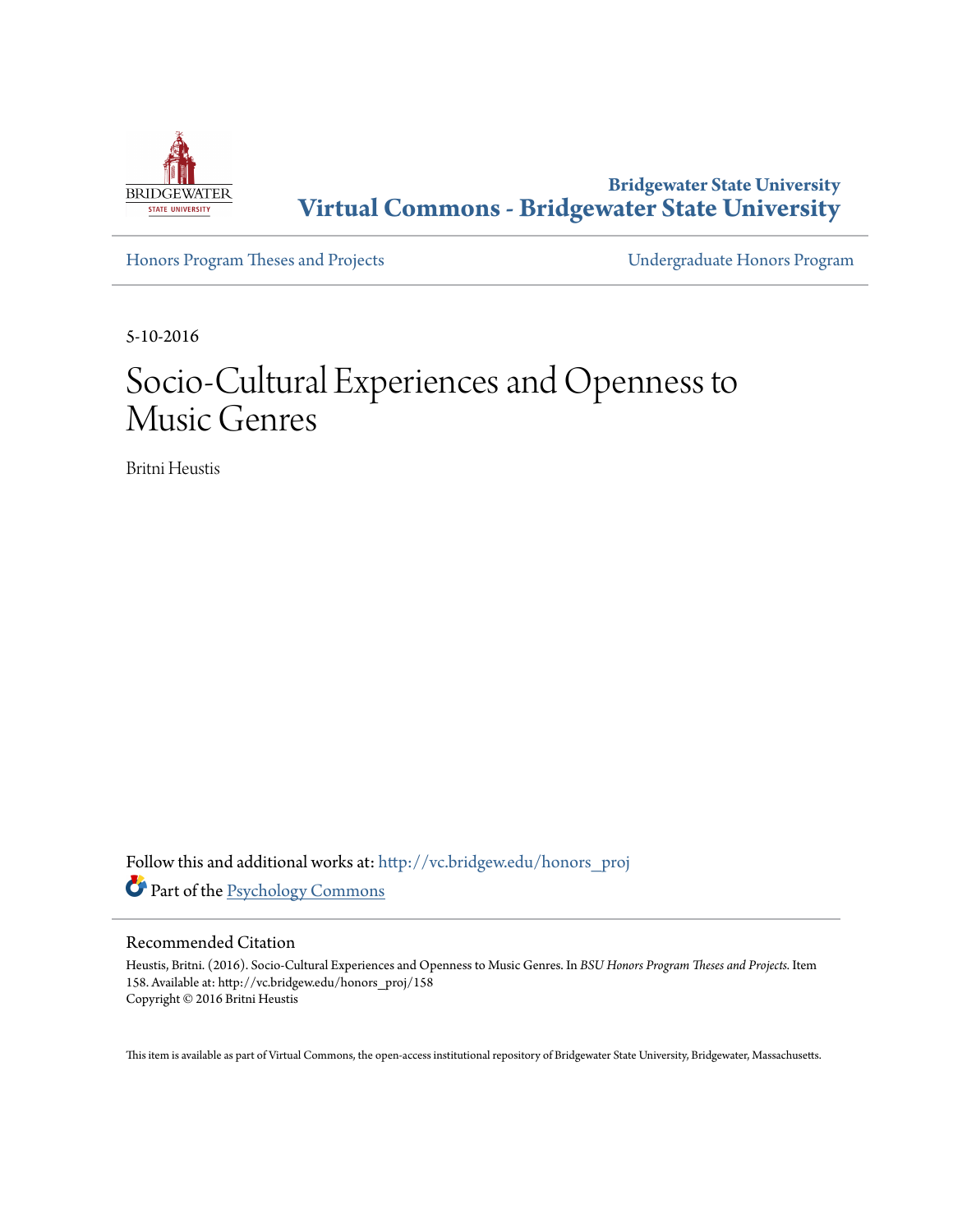# Running head: SOCIO-CULTURAL EXPERIENCES AND OPENNESS TO MUSIC

Socio-Cultural Experiences and Openness to Music Genres

Britni Heustis

# Submitted in Partial Completion of the Requirements for Commonwealth Honors in Psychology

Bridgewater State University

May 10, 2016

Dr. Melissa Brandon, Thesis Director Dr. Danielle Kohfeldt, Thesis Director Dr. Brendan Morse, Committee Member Dr. Nesa Wasarhaley, Committee Member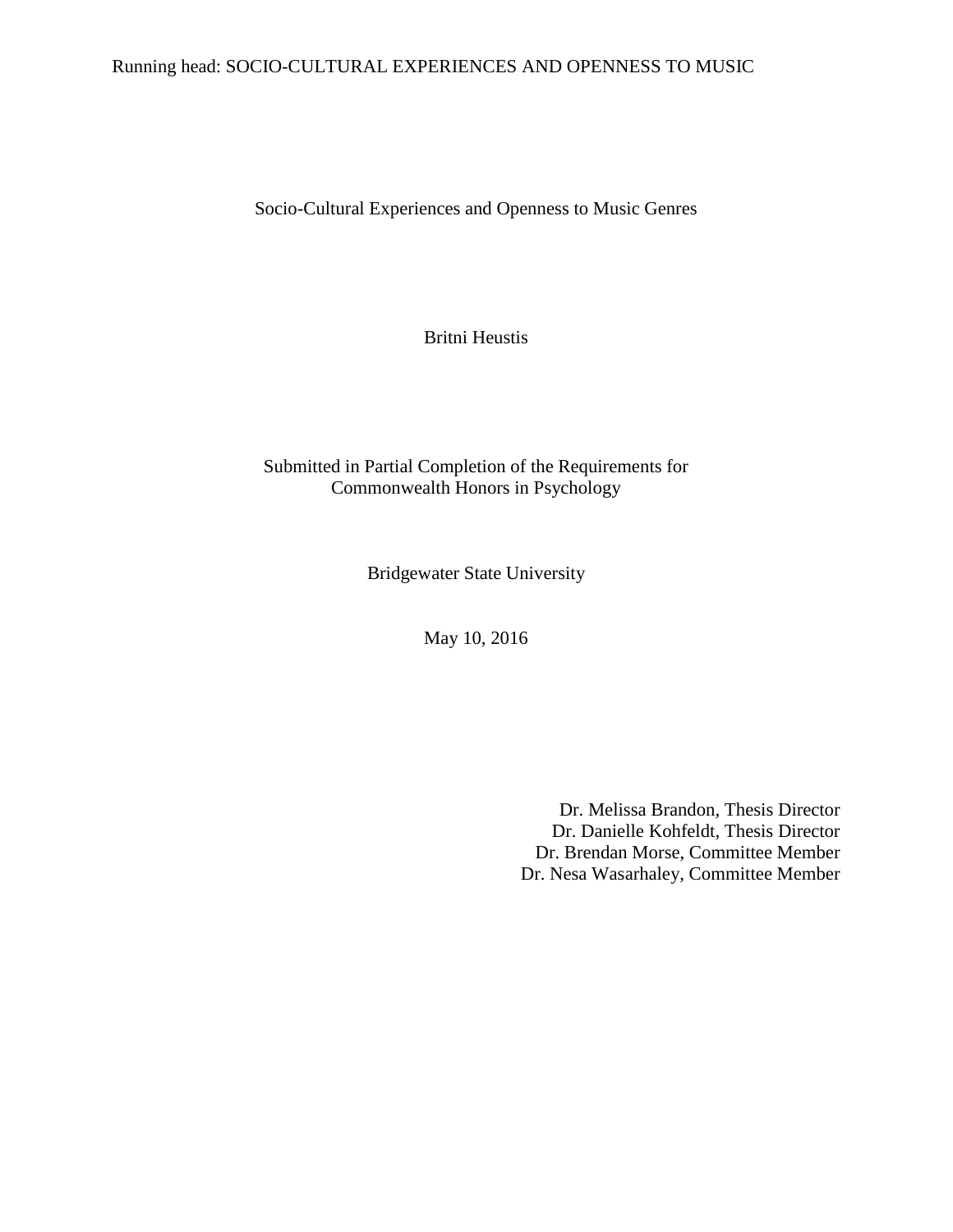Socio-cultural Experiences and Openness to Music Genres Britni D. Heustis, Melissa Brandon, & Danielle Kohfeldt Bridgewater State University

## Author Note

Britni D. Heustis, Department of Psychology, Bridgewater State University; Melissa Brandon, Department of Psychology, Bridgewater State University; Danielle Kohfeldt, Department of Psychology, Bridgewater State University.

This research was made possible by the Undergraduate Research Semester Grant Program at Bridgewater State University.

Correspondence concerning this article should be addressed to Melissa Brandon, Department of Psychology, Bridgewater State University, Room 343 Hart Hall, 90 Burrill Avenue, Bridgewater, MA 02325. Email: Melissa.Brandon@bridgew.edu or to Danielle Kohfeldt, Department of Psychology, Bridgewater State University, Room 344 Hart Hall, 90 Burrill Avenue, Bridgewater, MA 02325. Email: Danielle.Kohfeldt@bridgew.edu.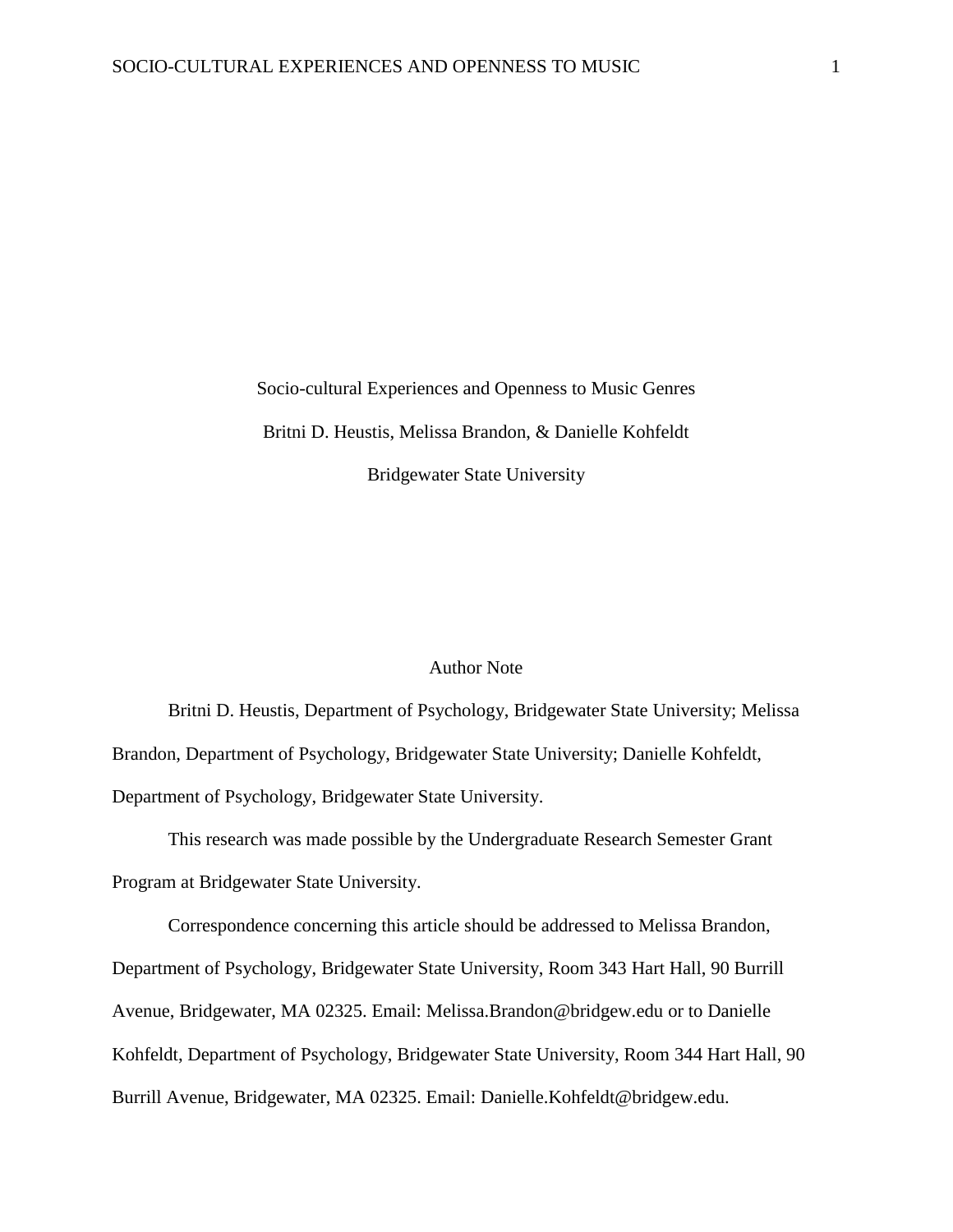#### Abstract

This project explored the relationship between socio-cultural experiences and openness to listen to a variety of international music genres. These genres included: Korean Pop, Classical, African Beats, Latin, Tropical, Reggae, Rap, Indian, and Jazz. Participants ( $n = 298$ ) were recruited online utilizing Mechanical Turk. All participants were eighteen years of age or older. A significant positive correlation was found between socio-cultural experiences and openness to global music genres. Preliminary analysis is discussed for the various components of the sociocultural exposure scores (cultural experiences). A potential implication of this study is the recognition of the importance of, as well as the relationship between, socio-cultural experiences and individual Openness.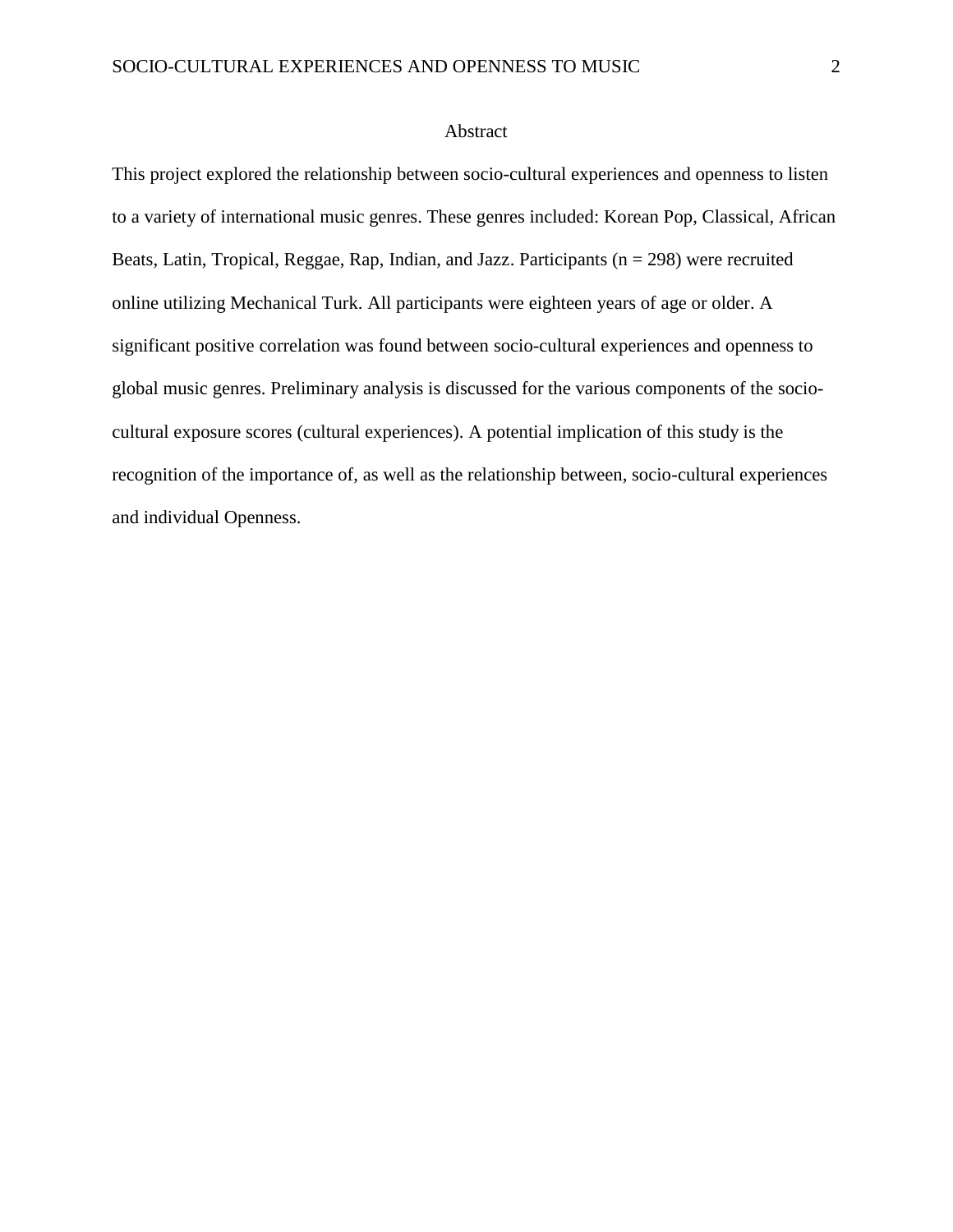Socio-cultural experiences and openness to music genres

The link between music preference and personality is well-documented in the psychological literature (e.g., Brown, 2012). A significant positive correlation has been found in studies comparing the Big Five Personality Trait of Openness to taste in music (Delsing, Ter Bogt, Engels, & Meeus, 2008). Openness in terms of the Big Five Personality Traits refers to a person who enjoys variety and loathes routine. Interest in genres such as blues, jazz, classical, rock and heavy metal have been found to correlate strongly with different traits such as Openness (Delsing et al., 2008; Rentfrow & Gosling, 2003). Yet, the research often neglects to consider the influence of socio-cultural experiences of individuals on music preference. While past research has shown that personality is expressed through taste in music (Delsing et al., 2008), it is important to consider what experiences shape those interests. Previous research has demonstrated the relationship between music preferences and social class (Veenstra, 2015) as well as parental influences on music preferences (Ter Bogt, Delsing, Van Zalk, Christenson, & Meeus, 2011), and even the mere-exposure effect (Hansen & Wanke, 2009). These studies support the notion that music preferences are shaped, in part, by social context. Few studies, however, take into consideration the vast array of cultural influences that may impact such preferences.

For the purpose of this study, "socio-cultural experiences" refers to the ways in which people interact with a culture outside of their own on a day-to-day basis. Cultural experiences are garnered in a variety of ways, including in social settings, through travel, and in educational settings. In a study of youth music preferences, 325 adolescents and both of their parents were surveyed about their music preferences (Ter Bogt et al., 2011). The study concluded that level of education achieved, and in turn social class, was linked to music taste in both generations and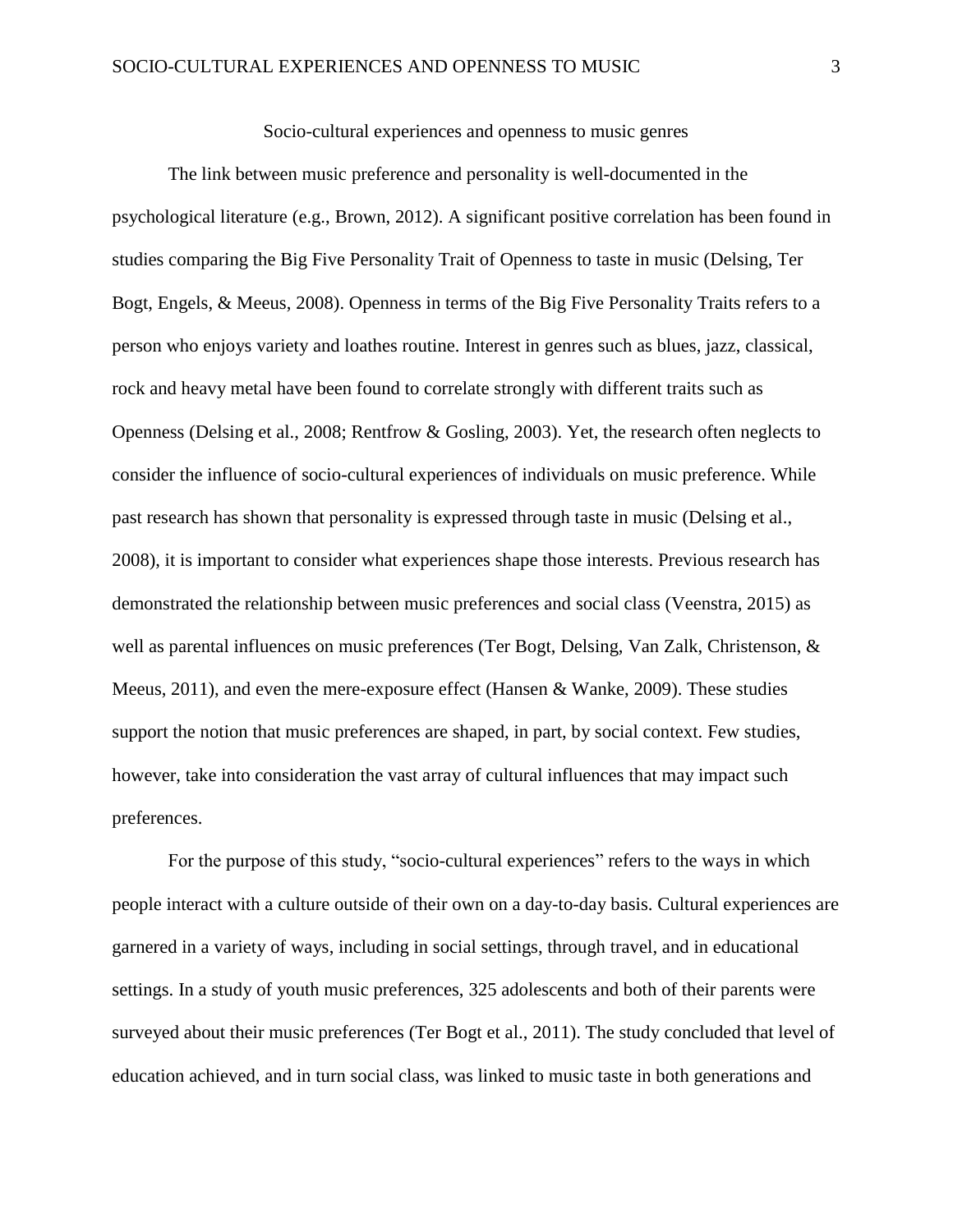that parental preferences for a specific genre of music predicted their adolescent's preference for that genre.

While personality and music have been researched together often (Brown, 2012; Delsing, et al., 2008; Rentfrow & Gosling, 2003; Schwartz & Fouts, 2003; Swami, et al., 2003), one study conducted in Germany by Schafer and Sedlmeier (2010) also integrated culture as a possible area related to music preference. The study found that the potential for music to express identity was not a contributing factor in preference for a piece of music. The researchers suspected that this may have occurred because the most closely associated music to the German culture is not popular with adolescents. The authors stated that, "we should not abandon the impact of the cultural factor prematurely. We can only say that it did not play an important role for the present sample of German respondents" (Schafer & Sedlmeier, 2010, p.231). The study found that the culture to which a person belongs is not necessarily indicative of preference for the music of that culture, but it was suggested that culture might play a more important role in countries outside of Germany.

Music preference has also been examined with regard to specific educational experiences such as multilingualism in past research. Multilingual fluency typically, also, indicates exposure to the cultures of the languages spoken. One analysis of music preferences in children of multicultural backgrounds living in Germany found that two-thirds of children of German-Turkish background had balanced music preferences when it came to distinct musical tones found in each of the contributing cultural backgrounds. The majority of the children were bilingual, speaking both languages nearly equally between home and school (Sakai, 2011). Another study by Brittin (2014) found a small but significant correlation between preference for four popular songs representing English, Spanish, or Asian cultures and the number of languages spoken by the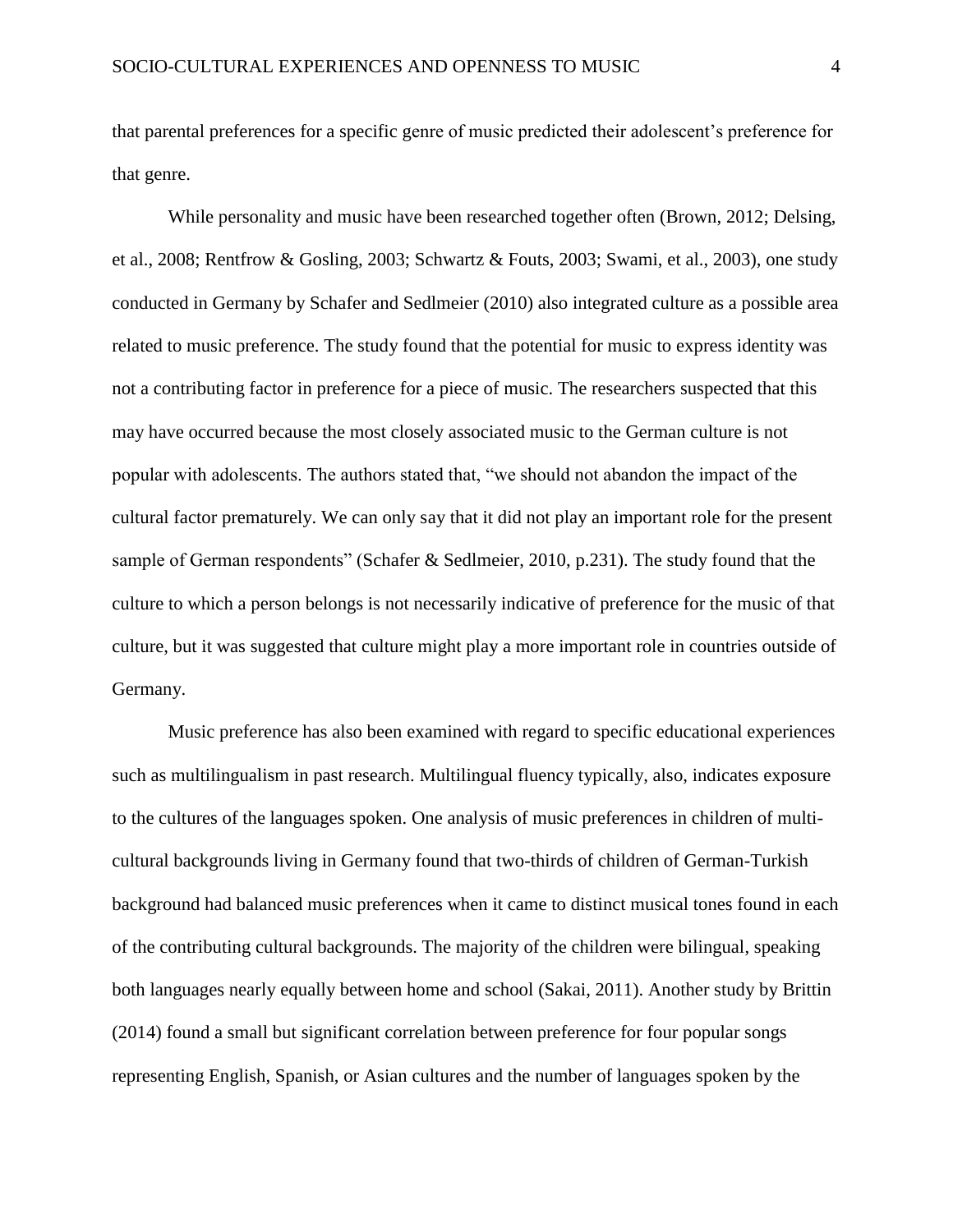children (who ranged from fourth to sixth grade) in the study. While not related to languages spoken but related to cultural exposure, MacLeod and McKoy (2012) found that fourth and fifth grade students of varied ethnic background in an orchestra class which played four songs from various cultural backgrounds preferred to play songs from a culture outside of their own. Each of these studies highlight a relationship between cultural exposure and a higher level of openness to music.

Personality traits like Openness have been previously studied in relation to music as well. In a study by Delsing et al. (2008), 1,044 participants aged twelve to nineteen were randomly selected, from a previous sample, to look at music preference over time. Surveys on music preference and personality were administered every year for three years. The results indicated that music preferences were stable over time and were also related to personality, in that, preferences for certain genres (e.g., Rock) correlated more strongly with certain personality characteristics (e.g., Openness). Other research suggests that people have a tendency to listen to and like music that is reflective of their personality (Rentfrow & Gosling, 2003; Schwartz & Fouts, 2003). Personality traits and music preferences were further studied by Swami et al. (2013), in which it was found that there were gender differences in music preferences, in that men were more open to heavy metal music as compared to women. A multiple regression in this study found that the Openness personality trait was associated with stronger preferences for heavy metal music.

These past studies focused on personality traits that relate to preferences for a specific genre of music (Delsing et al, 2008; Rentfrow & Gosling, 2003; Schwartz & Fouts, 2003; Swami et al., 2013). The present research will measure Openness in terms of personality utilizing the Openness subscale from the Big Five Aspects Scale (DeYoung, Quilty, & Peterson 2007). This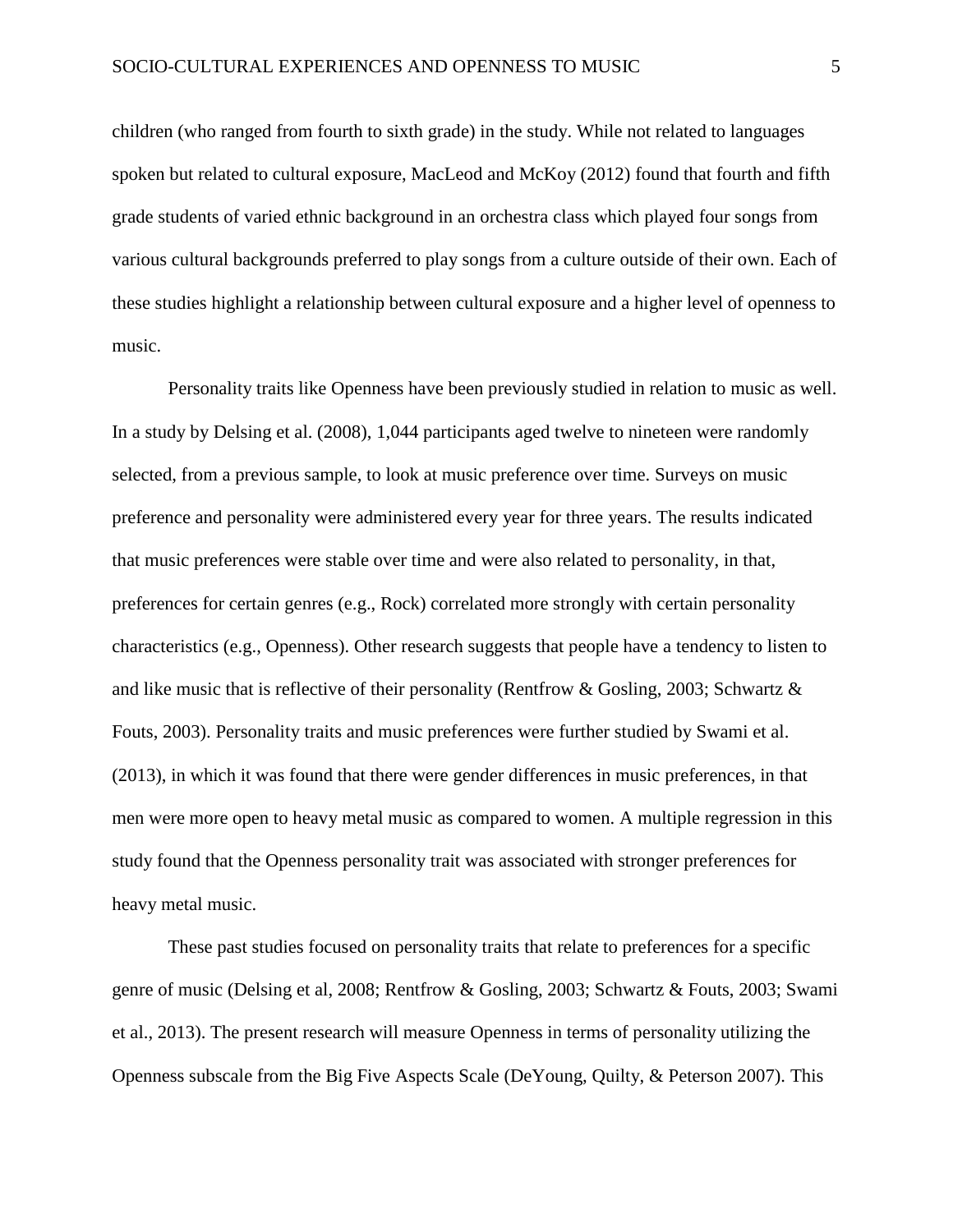scale will be incorporated in order to determine if there is a relationship between having an open personality trait and being open culturally, as measured through the music genres. Openness to music genres will be explored utilizing a Likert scale measurement for each of nine global music genre samples. The present study will consider whether the personality trait of Openness correlates to an overall openness to music of various cultures.

This research study seeks to expand upon previous research that supports the value of cultural immersion in education. Given the findings of the relevance of education in music preferences (Brittin, 2014; MacLeod & McKoy, 2012; Sakai, 2011; Ter Bogt et al., 20011), the present study will extend previous research by including educational cultural experiences, such as studying abroad or learning a foreign language, to explore the impact of cultural education further. The study by Ter Bogt et al. (2011) did not examine the specific types of educational experiences (e.g., language study), and thus, the present research will focus on specific coursework rather than level of education attained. Cultural experiences such multilingualism will also be considered, as previous research has done (Sakai, 2011).

The present study will examine cultural experiences in relation to openness to music genres. It will expand upon the range of socio-cultural experiences that past research has surveyed (Schafer & Sedlmeier, 2010) in order to garner a wider scope of experiences that may relate most strongly to openness to other cultures as measured through music preferences. We predict that exposure to various cultural experiences in the areas of social, education, and travel, will positively correlate with openness to a variety of global music genres. We also predict that language fluency under the education experience will significantly correlate with openness to global music genres based on findings from past research (e.g., Brittin, 2014; Sakai, 2011).

## **Method**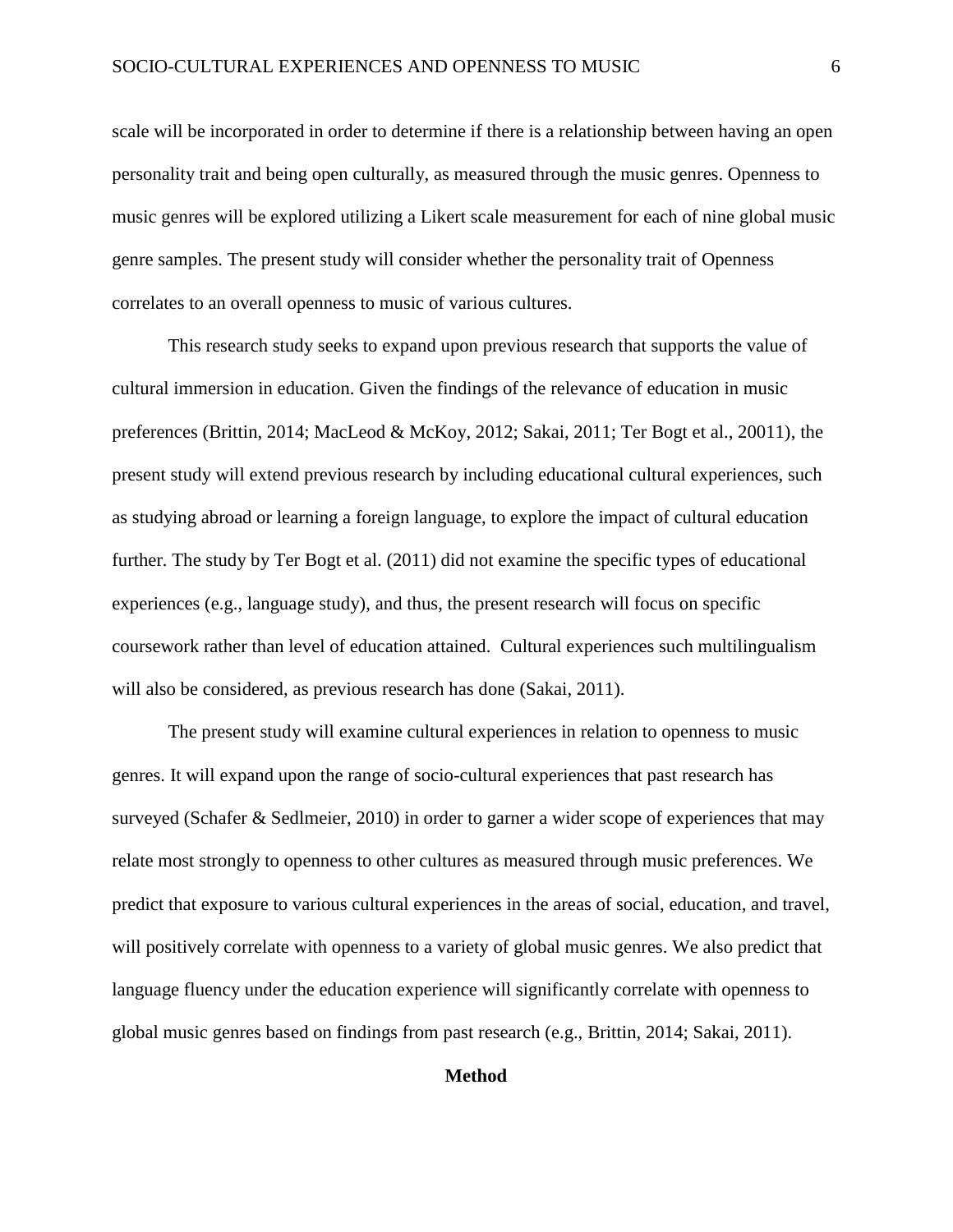## **Participants**

Two hundred and ninety-nine participants were recruited via Mechanical Turk (an online research participant recruiting platform). Of the 299 participants, 1 participant was excluded due to incomplete data, leaving a sample of 298 participants (133 Female, 163 Male, 1 Transgender, 1 unspecified). Female participants constituted 44.6%, male participants constituted 54.7%, and transgender and unspecified participants constituted less than 1% of the sample. Participants were required to be at least 18-years-old, reported to be at least proficient in English, and have no known hearing impairments. Each participant was compensated 70 cents in United States Dollars for completion of the survey. The participants ranged in age between 19- and 71-yearsold. Data collection was not restricted to the United States and included people reported to be born in the following countries: United States of America (73.15%), India (23.49%), South Korea (0.336%), Taiwan (0.336%), Cyprus (0.336%), Macedonia (0.336%), Pakistan (0.336%), Argentina (0.336%), Mexico (0.336%), and Croatia (0.336%).

## **Materials**

Fifteen second clips from each of 9 different songs representing different music genres from around the globe were utilized in this survey. A predetermined date near the onset of the experiment was chosen as the song selection date  $(12/14/15)$ . For each genre, the number one song on that genre's music chart was selected for use in the experiment (see Table 1). The top music charts were used as a consistent measure of music popularity in the selection process. Fifteen second clips from the chorus or chorus-like portion of each song were then recorded utilizing Adobe Audition. If original recordings were longer than 15s they were trimmed down to 15s or as close to that time as appropriate for the musical phrasing. Clips ranged in length from 14s to 16s. Linear fade-ins of 10ms going from 0 to 50% volume were added at the start of each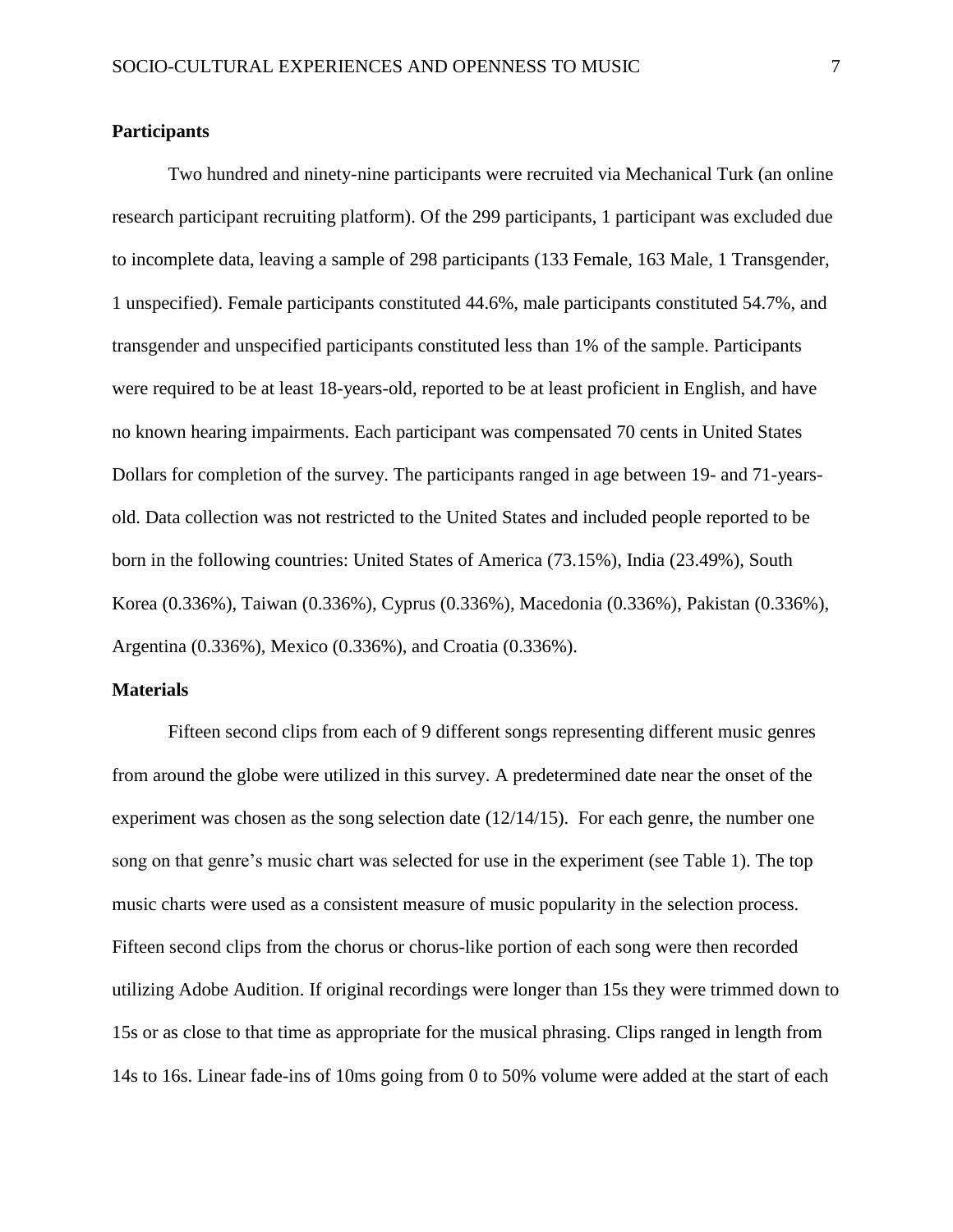clip and linear fade-outs of 10ms going from 50 to 0% volume were applied at the end of each clip using Goldwave software in order to create smooth and consistent clips. Two questions ("I like this music" and "This music can express my identity") used to measure openness to each music genre clip were pulled from subscales on a measure in a study conducted by Schafer and Sedlmeier (2010), in which the researchers attempted to determine which variables co-vary with music preference.

Following the completion of the music clip section, 2 questions queried participants on what type of device they took the survey and whether or not they used headphones. Following these questions were 17 questions that were created to measure the socio-cultural experiences of the participants as well (see Appendix A). Those questions were created by the researchers and were selected to inquire about various cultural experiences as obtained in areas such as social (questions 14, 15, 16, 27, 28, 29; see Appendix A), educational (questions 17, 19, 20, 21; see Appendix A), and travel (questions 13, 18, 23, 24; see Appendix A). Social cultural questions included "Do you have any family that are from/live in another country?" Educational cultural questions included "Have you ever taken an anthropology class?" Travel questions included "How many countries have you visited?" The three subscales and their questions were coded to provide a value to each response. For example, a participant that has taken an anthropology class would receive 1 point, while a person who has not would receive no points. Questions with responses that ranged in degree received a point more for each degree higher than the response before on a sliding scale. For example, when asked how culturally diverse the neighborhood they grew up in was on scale from "Not At All" to "Extremely," participants that responded with "Not At All" received no points, those that responded with "Slightly" received one point, those that responded with "Somewhat" received two points, those that responded with "Moderately"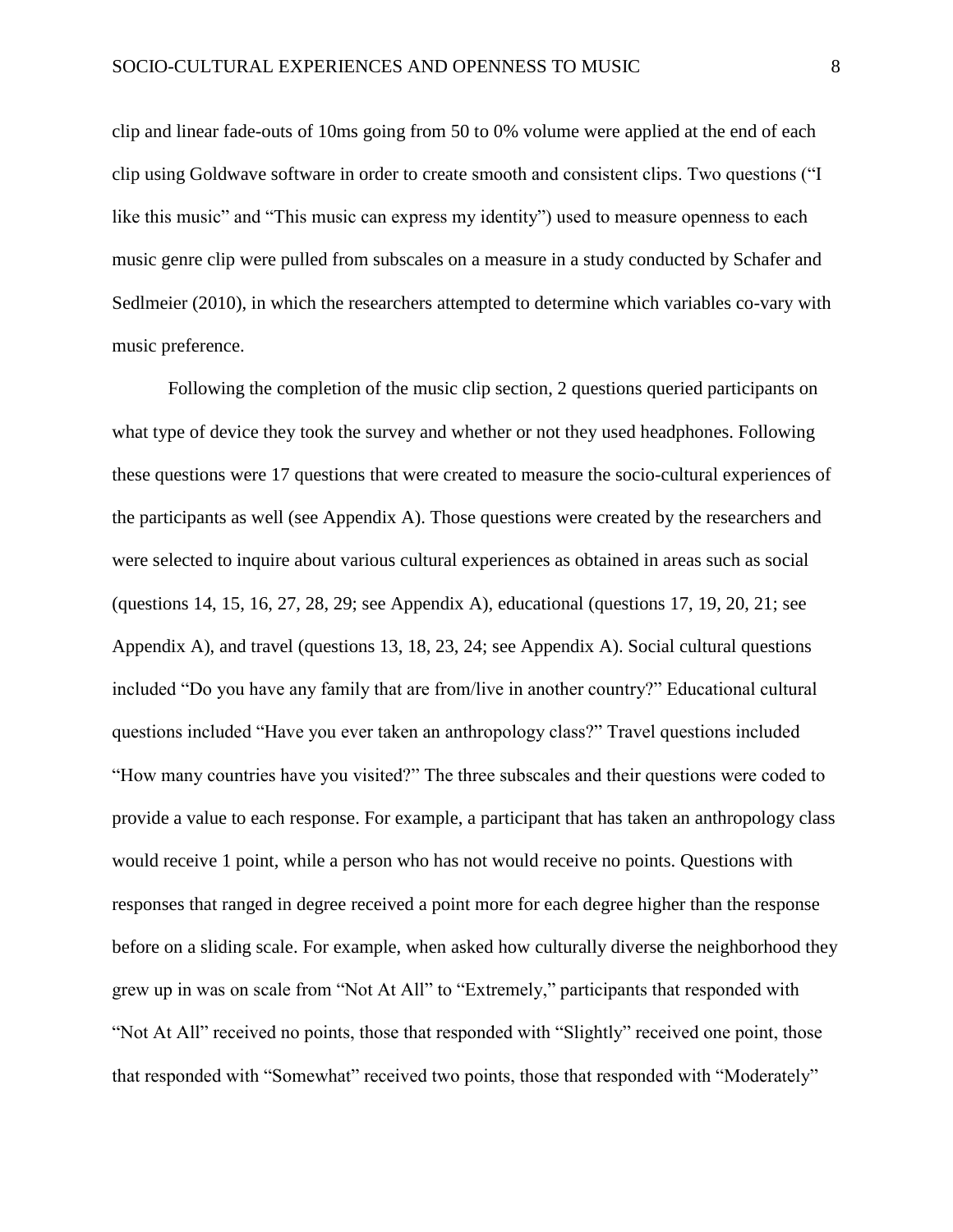received three points, and those that responded with "Extremely" received four points. The survey also included a portion of the Openness subscale ( $\alpha$  = 0.77) from the Big Five Aspects Scale (DeYoung, Quilty, & Peterson, 2007), a survey that measures personality characteristics via responses from statements in which participants rate how much each statement is or is not like them. The survey was compiled and administered on Qualtrics, an online surveying website. **Procedure**

# Three hundred survey slots were made available on Mechanical Turk to recruit participants. Qualifying participants (those aged 18 and older that were proficient in English and had no known hearing impairments) that chose to participate accepted a slot after reading a short description of the survey. They were then brought to the survey on Qualtrics. Participants read an informed consent form and checked a box agreeing to participate. Those that wished to no longer proceed were advised to exit the screen immediately. Participants were free to exit the survey at any point if they no longer wished to participate. Participants that continued with the survey listened to 9 music clips, each approximately 15s in length. After each individual clip, they were asked to rate on a 5-point Likert scale from "Not at All" to "Extremely" how accurate the two statements ("I like this music" and "This music can express my identity") were in relation to themselves (Schafer & Sedlmeier, 2010). Following the music clips, participants were asked "Did you listen to these music clips with headphones?" and "How did you take this survey" in order to control for some potential variances in sound from how the clips were played by the participants.

Participants were then surveyed on a variety of experiences (see Appendix A) including travel, social, and educational experiences in order to measure their socio-cultural experiences. After completing the socio-cultural survey questions, participants then rated themselves on the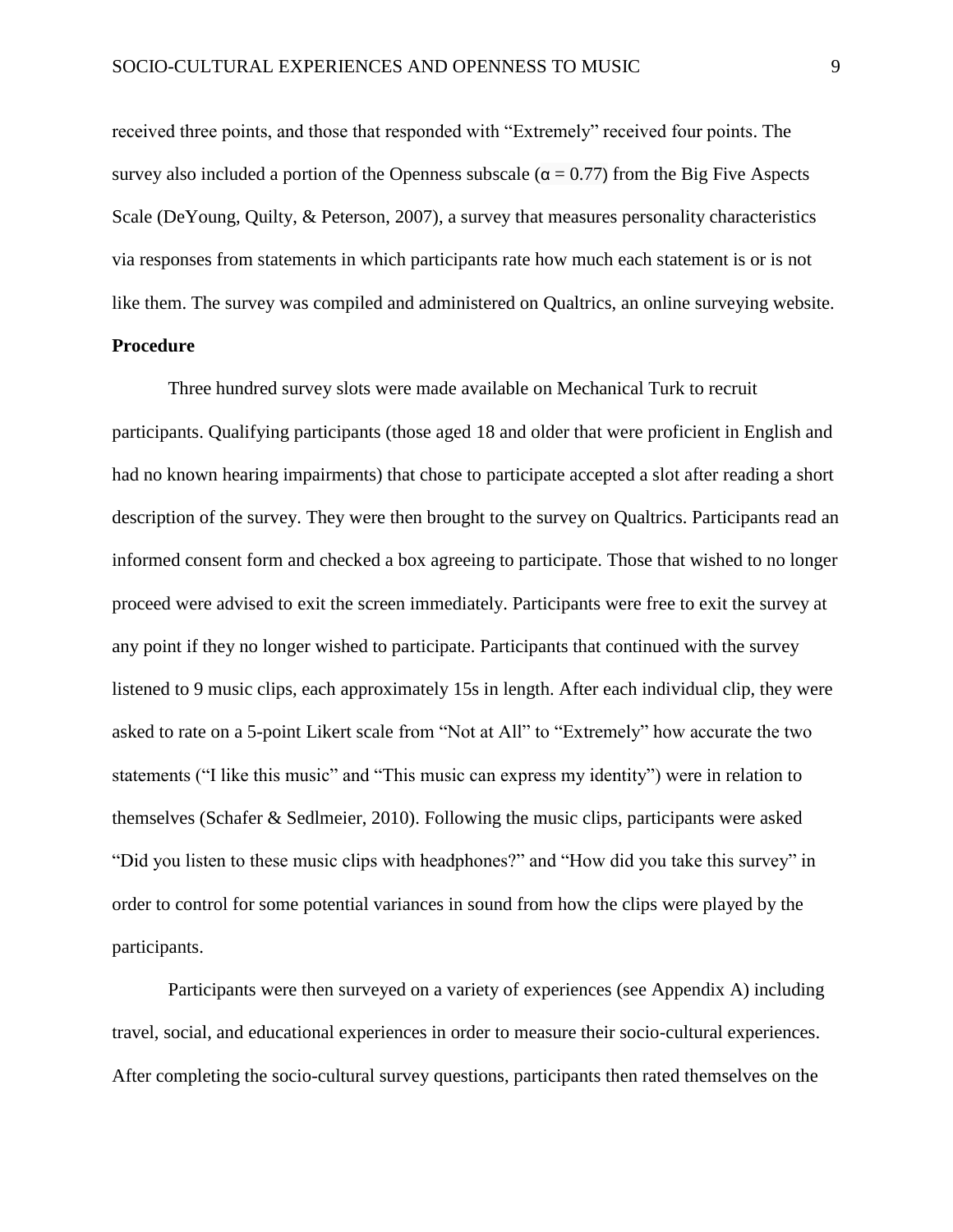Openness subscale from the Big Five Aspect Scale (DeYoung et al., 2007). Some of the statements that participants rated themselves on (from "strongly disagree" to "strongly agree") included "get deeply immersed in music" and "love to reflect on things." Following the completion of this scale, participants were asked a series of demographic questions (Langhout, Drake, & Rosselli, 2009). Upon the completion of the survey participants were brought to a debriefing which explained what the research hypothesis was and gave them a code to enter to claim their reward for the successful completion of the survey.

#### **Results**

This study aimed to measure the relationship between socio-cultural experiences and openness as measured through music preferences and the Openness subscale of the Big Five Aspect Scale (DeYoung, et al., 2007). We predicted that the more socio-cultural experiences a person had in the areas of travel, social, and education, the more open the person would be overall to the various music genres. In other words, we predicted a positive correlation between socio-cultural experience and openness. Transformations of plus one, natural logarithms (adding 1 to each score before taking the natural log) were done on the distributions of the *travel* and *educational* subscales to account for skewness. See Table 2 for descriptive statistics for each scale.

The mean number of a participant's responses to the statement, "I like this music," was used to represent the overall openness of the participant to the global music genres. A mean number for a participant's responses to the statement, "This music can express my identity," was used to represent how much the participant identified with the global music genres overall. A Pearson product-moment correlation coefficient was computed to assess the relationship between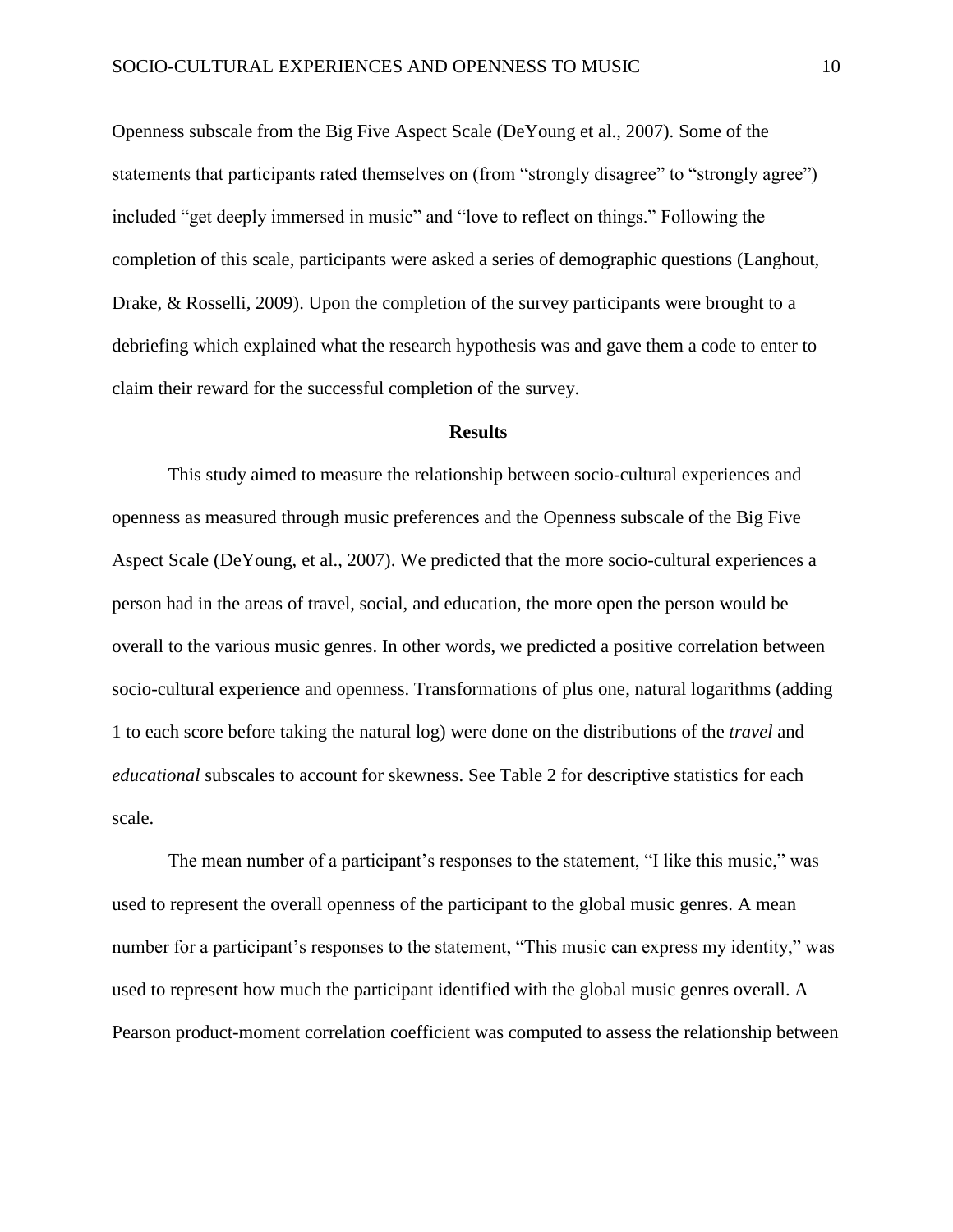how much participants liked the music and how much the participants identified with the music. There was a strong correlation between the two variables,  $r = 0.84$ ,  $p < 0.001$  (see Figure 1).

The *exposure score* for each participant was calculated through a combination of three subscales: *social*, *educational*, and *travel*. A Pearson product-moment correlation coefficient was computed to assess the relationship between *exposure score* and openness to global music genres. There was a weak correlation of *r* = 0.24, *p* < 0.001 (see Figure 2). Overall *exposure scores* also correlated with the overall identity mean for participants; a weak correlation of *r* = 0.16, *p* = 0.005, was found. The relationship between the *personality* subscale and the Openness scale pulled from the Big Five Aspects Scale (DeYoung, et al., 2007) was assessed and found to be weakly correlated,  $r = 0.14$ ,  $p = 0.016$ . No correlations was found between the *personality* subscale and openness to global music genres (see Table 5).

The data were also analyzed looking at just United States participants  $(n=218)$ . Distinct differences were not found between the correlations for the original full sample and an analysis for just the United States participants, except for an analysis of the language questions under the *educational* subscale. Therefore we have reported the results for the full sample, expect were noted.

#### **Music and Exposure Subscales**

The *educational subscale* had a moderate correlation of  $r = 0.42$ ,  $p < 0.001$ , with the openness to global music genres (see Figure 3). Openness to global music genres had a weak correlation of  $r = 0.12$ ,  $p = 0.040$  with the *social* subscale. Openness to global music genres had a weak correlation of  $r = 0.15$ ,  $p = 0.011$  with the *travel* subscale (see Table 5).

## **Personality and Exposure Subscales**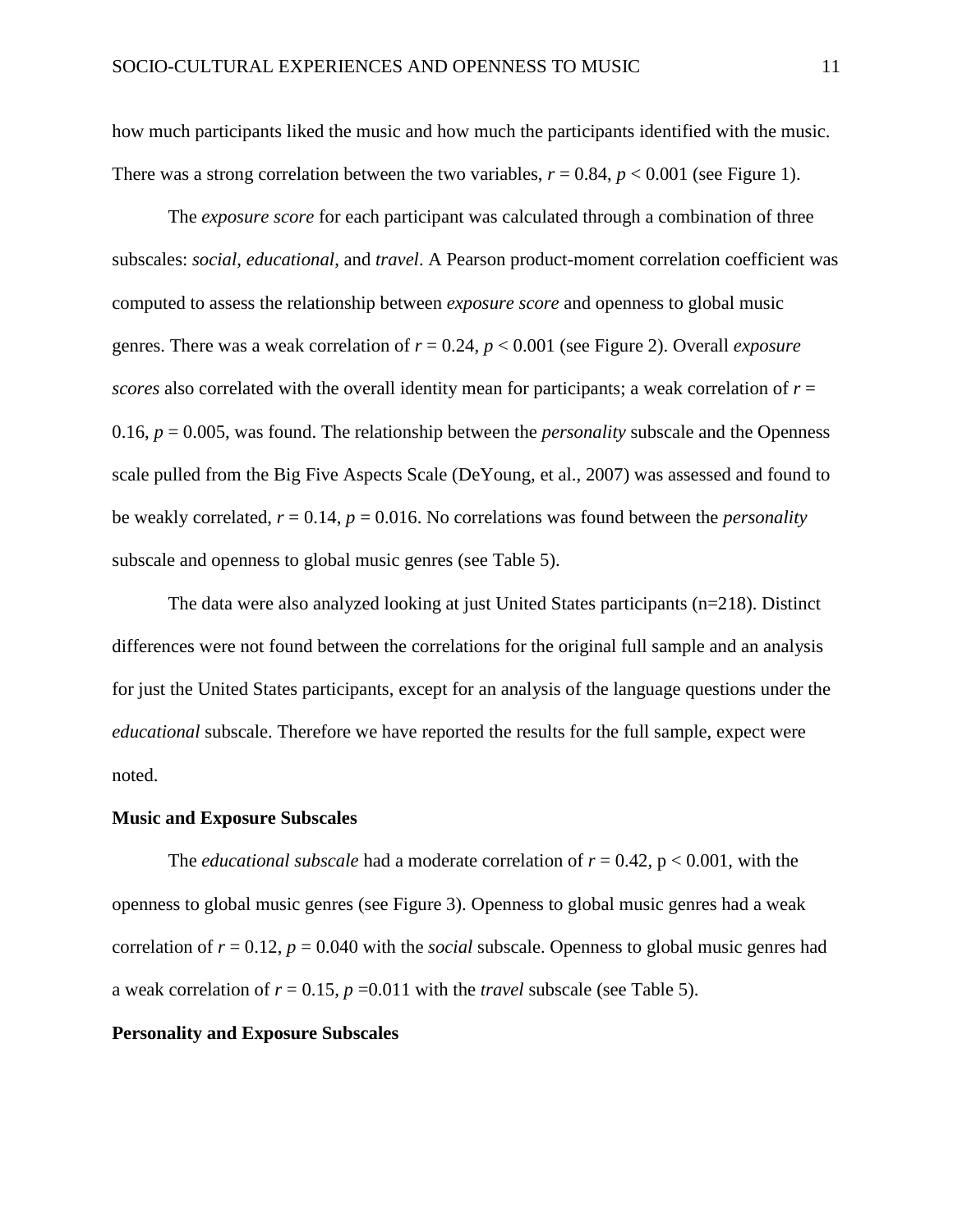There were no significant correlations between the *personality* subscale and the *educational* subscale or between the *personality* subscale and the *travel* subscale. A moderate correlation of *r* = 0.32, *p* < 0.001, was found between the *social* subscale and *personality* subscale (see Table 5).

## **Language Correlations**

While the *personality* subscale did not correlate with the openness to global music genres, a significant correlation between openness to global music genres and the *educational* subscale led to further analysis on two questions in the *educational* subscale ("Aside from your native language, how many different languages have you studied for a period of at least three months? and "Aside from your native language, how many different languages can you speak fluently?"). Transformations of plus one, natural logarithms were performed on these two questions to account for skewness. The number of languages a participant reported to speak in addition to their native language (subsequently referred to as "language fluency") was found to have a moderate correlation of  $r = 0.50$ ,  $p < 0.001$  with openness to global music genres. The number of languages a participant reported as having studied for a period of at least 3-months had a weak correlation of  $r = 0.22$ ,  $p < 0.001$  with openness to global music genres. Neither language fluency nor number of languages studied correlated with the *personality* subscale (see Table 3). When the data was analyzed utilizing only United States participants (n=218), language fluency had a moderate correlation of  $r = 0.32$ ,  $p < 0.001$  with openness to global music genres, but did not have a correlation to the *personality* subscale (see Table 4). Openness to global music genres did not correlate with language study when looking at just United States participants, but had a weak correlation of  $r = 0.15$ ,  $p = 0.024$  with language fluency (see Table 4).

## **Discussion**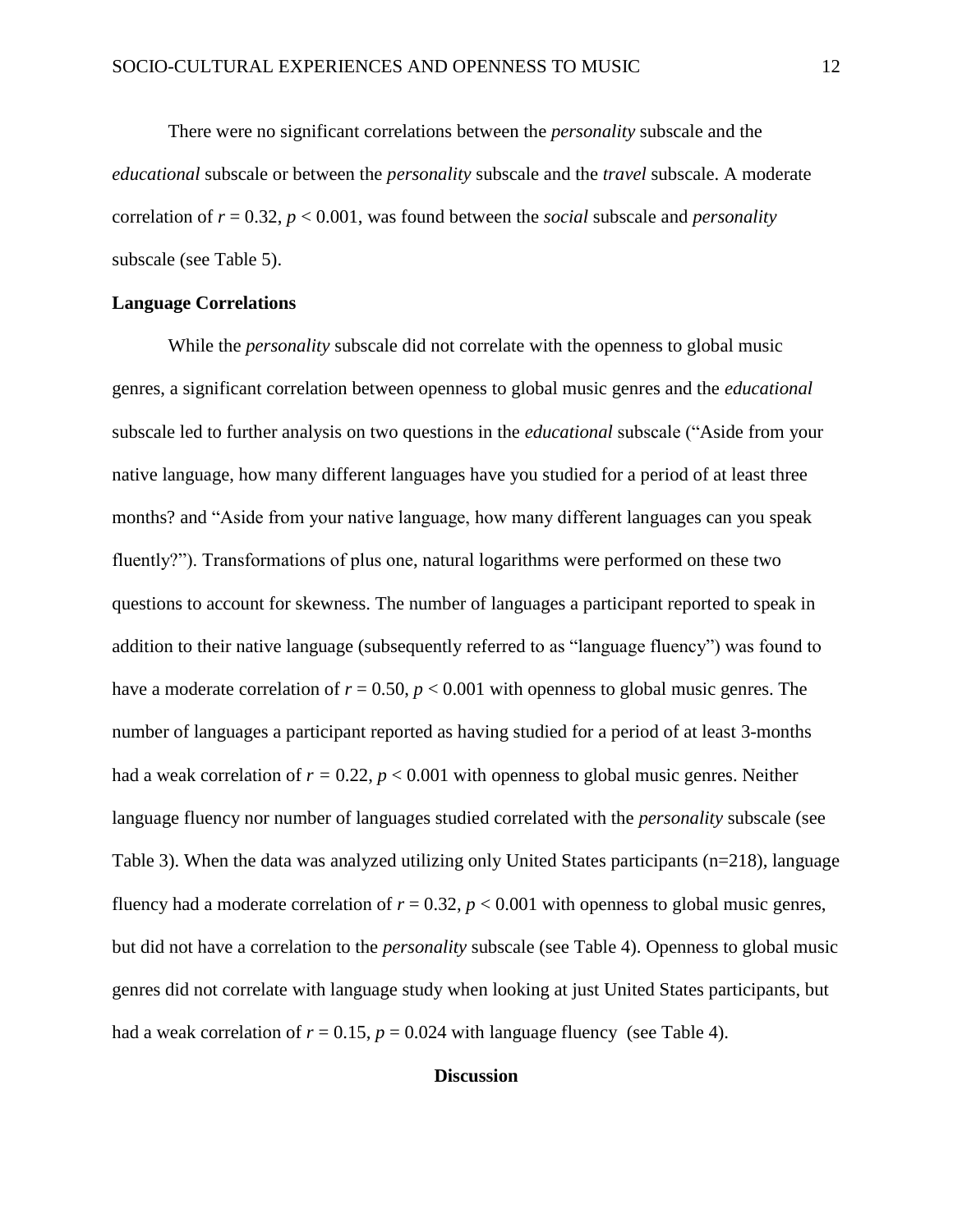We hypothesized a positive correlation between socio-cultural experiences and openness to global music genres. Multiple correlational analyses were conducted in order to garner a wider view of the relationships between socio-cultural experiences and a person's openness as measured by how much they liked various music genres from around the world (see Table 5). The results support our hypothesis; there was a moderate, though significant, positive correlation between socio-cultural experiences and openness to global music genres. We also predicted that language fluency would be correlated with openness to the global music genres. We found that language fluency was positively correlated with openness to the global music genres.

Further analysis was done on the language-related questions within the *educational*  subscale finding a relationship between language fluency and openness to global music genres (see Table 3). This relationship was also consistent when only looking at US Participants (see Table 4). This finding indicates that there is a possibility that a multilingual background fosters a greater level of openness to other cultures as measured through music genres. Further research and analysis, however, is needed in order to determine the directionality of this relationship. This correlation yielded a similar result to Sakai's (2011) study in which children of German-Turkish background who were bilingual were found to have more balanced music preferences when compared to monolingual children. We also found a weak positive correlation between openness to global music genres and the number of languages studied by participants (see Table 3). This relationship was not found, however, when only looking at US participants (see Table 4). This difference shows the value of language fluency over language study and with further research could lead to support for raising the minimum number of languages study in the school systems. While further research is needed in order to determine the exact relationship between openness to global music genres and language fluency, or study of non-native languages, it is clear from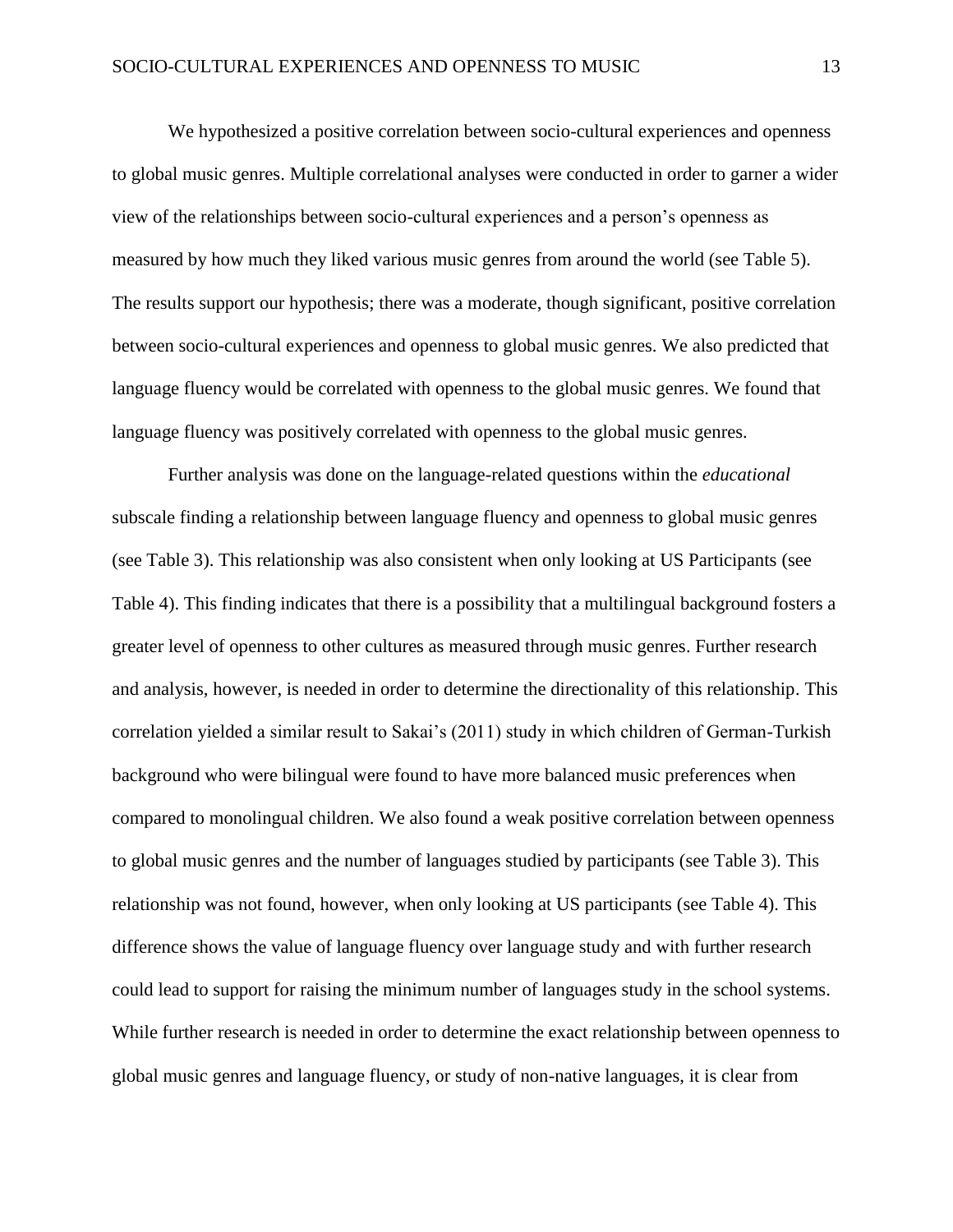these findings along with previous research that there is an important connection between multilingualism and openness (Brittin, 2013; Sakai, 2011). This reliable positive correlation between multilingualism and cultural openness may provide support for the value of further research to determine the effects of the inclusion of foreign language in the classroom for the development of culturally open world citizens.

The *social* subscale was the only subscale that correlated with the *personality* subscale and it was a weak, positive correlation. This result, however, is not surprising as social experiences such as those measured in the *social* subscale (e.g., "Have you ever watched a movie in another language?") are experiences that would generally be sought out by an individual and Openness is a trait that refers to interest in variety. Those scoring higher on the *personality* subscale would be expected to also have more experiences on the *social* subscale.

The *educational* subscale also positively correlated with identity mean, showing a relationship between socio-cultural experiences in educational settings and a person identifying with music from various cultures. Given that the identity mean was strongly, positively correlated with openness to global music genres, it may indicate that cultural experiences gained in an educational setting have a strong relationship with being more open to global music genres and in turn feeling more strongly that a music genre may express one's identity. Whatever the case, this study has shown a clear relationship between education-related cultural experiences (such as foreign language learning and anthropology courses) and openness to global music genres. Future research should focus on the distinct relationship between such experiences and the degree of openness of an individual to other cultures.

The *personality* subscale did not correlate with openness to global music genres. The overall *exposure score* had a weak positive correlation with openness to global music genres.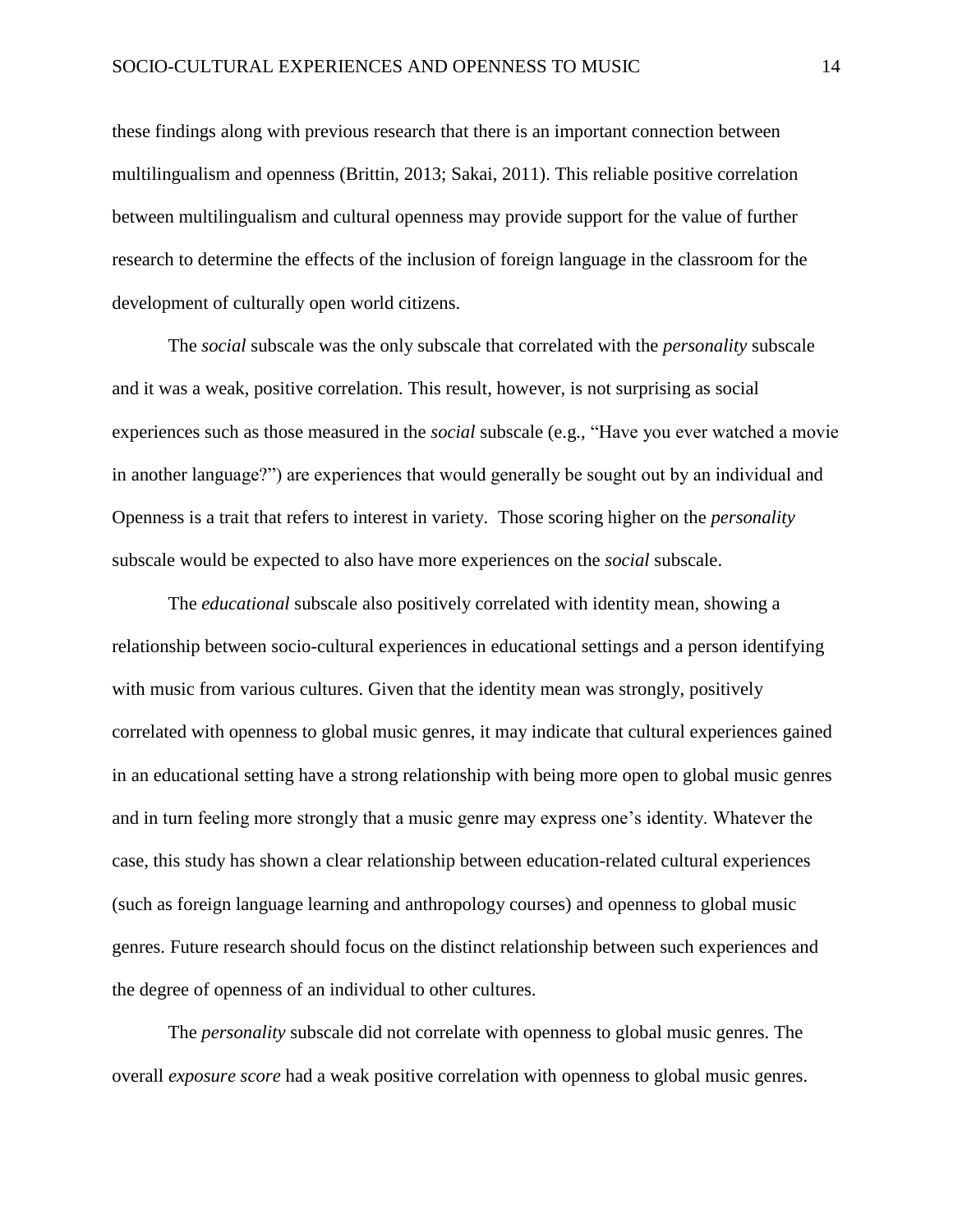The fact that overall *exposure score* correlated with openness to global music genres, but the *personality* subscale did not, suggests that an open personality is not necessarily indicative of being open culturally. These results may indicate that experiences, especially educational, have stronger relationships and connections to degree of openness to other cultures than one's personality and that regardless of personality, cultural experiences may foster openness.

This study had a few limitations to consider that hopefully can be addressed in future research. The present sample was largely from the United States and India with a few participants from a handful of other countries. The results must therefore be viewed with consideration of the culture from which the participants originated, as there are varied expectations and social perceptions for people of different cultural backgrounds that may have led to certain social desirability responses reflective of their native culture. The sample size was relatively small given the attempt at a global sampling, as well. Further, a small number of cultural experiences were considered in this study as compared to the limitless daily occurrences that expose people to cultures outside of their own at any given time. Another limitation of this study was the limited representation of global music genres. Nine genres from various parts of the globe were utilized in this study, which equates to a very small sampling of the various possibilities. Modern music pieces were selected, which could be perceived as another limitation of this study as newer music may not appeal as much to older participants.

This research yielded positive correlations between cultural experiences and openness to other cultures as measured through music, building upon previous research. Future research should look deeper into the causal relationships of these correlations. Of the four subscales (social, educational, travel, and personality) correlated with openness to global music genres, the *educational* subscale had the strongest relationship with specific correlations to the foreign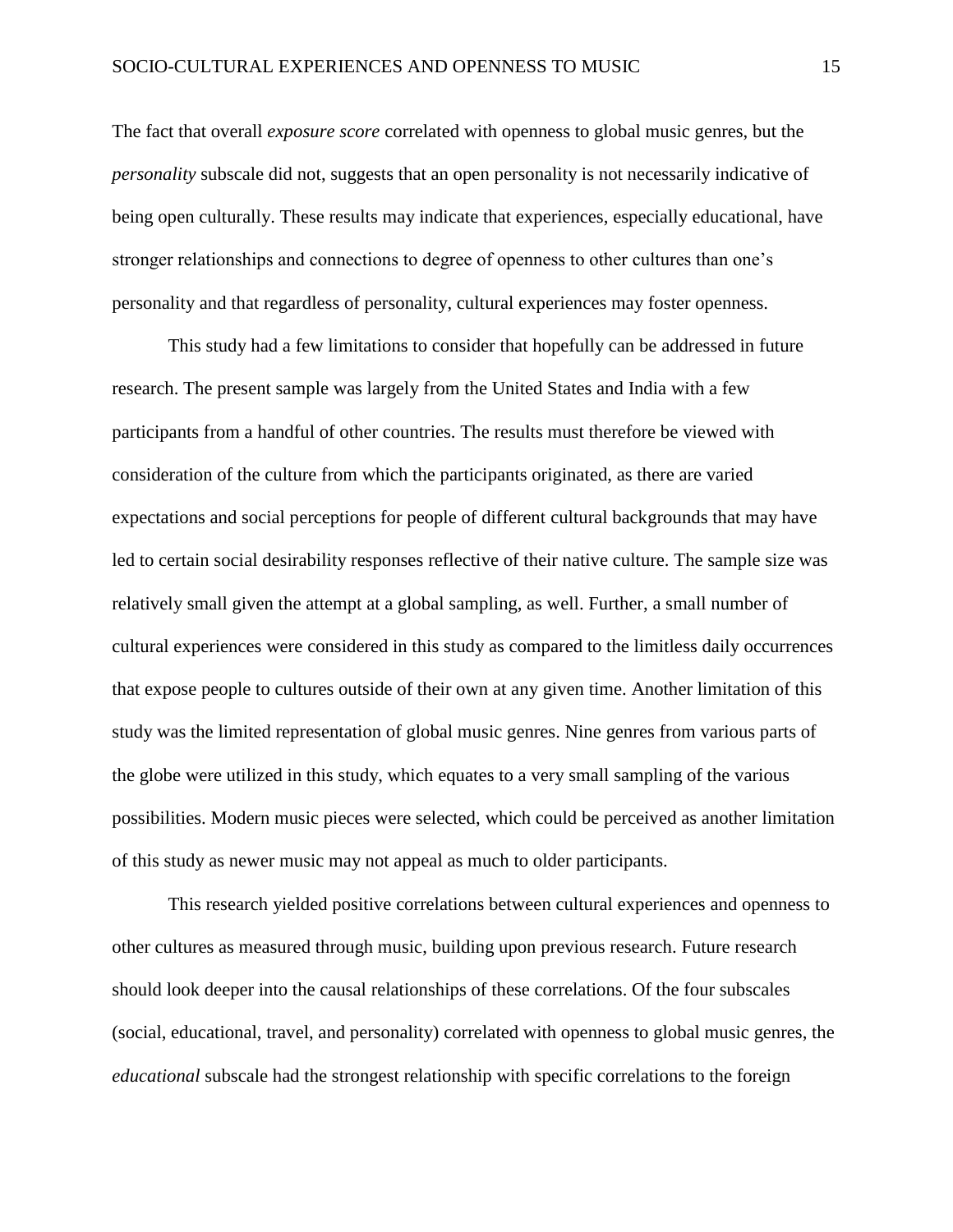language fluency and foreign language study questions. Future research, therefore, should further explore the relationship between language fluency and openness to other cultures.

Possible gender differences in the relationships between cultural experiences and openness should also be explored in the future. Given that people may have underlying prejudices or preferences, including an Implicit Association Test for measuring views on various cultural groups may also be beneficial. This could lead to a clearer picture of how cultural experiences relate to openness by looking for a positive correlation between cultural experiences and openness to global music genres in people that have specific implicit associations to various races or ethnicities. Social class and cultural differences should also be explored in future research. Lastly, exploring possible connections between specific countries travelled to and openness to global music genres should be explored, as a person may travel to another country but that culture may be much more similar to their own as compared to many other countries that could have been explored.

#### **Conclusion**

In sum, this study yielded several significant correlations that indicate a relationship between socio-cultural experiences and being open to other cultures as measured through music. Culturally open global citizens are essential in creating a more accepting, peaceful world, and therefore, these significant correlations should be further explored. Further research could lead to a strong argument to increase funding for access to resources for socio-cultural experiences for the general population, especially in an educational setting, to foster more culturally open global citizens.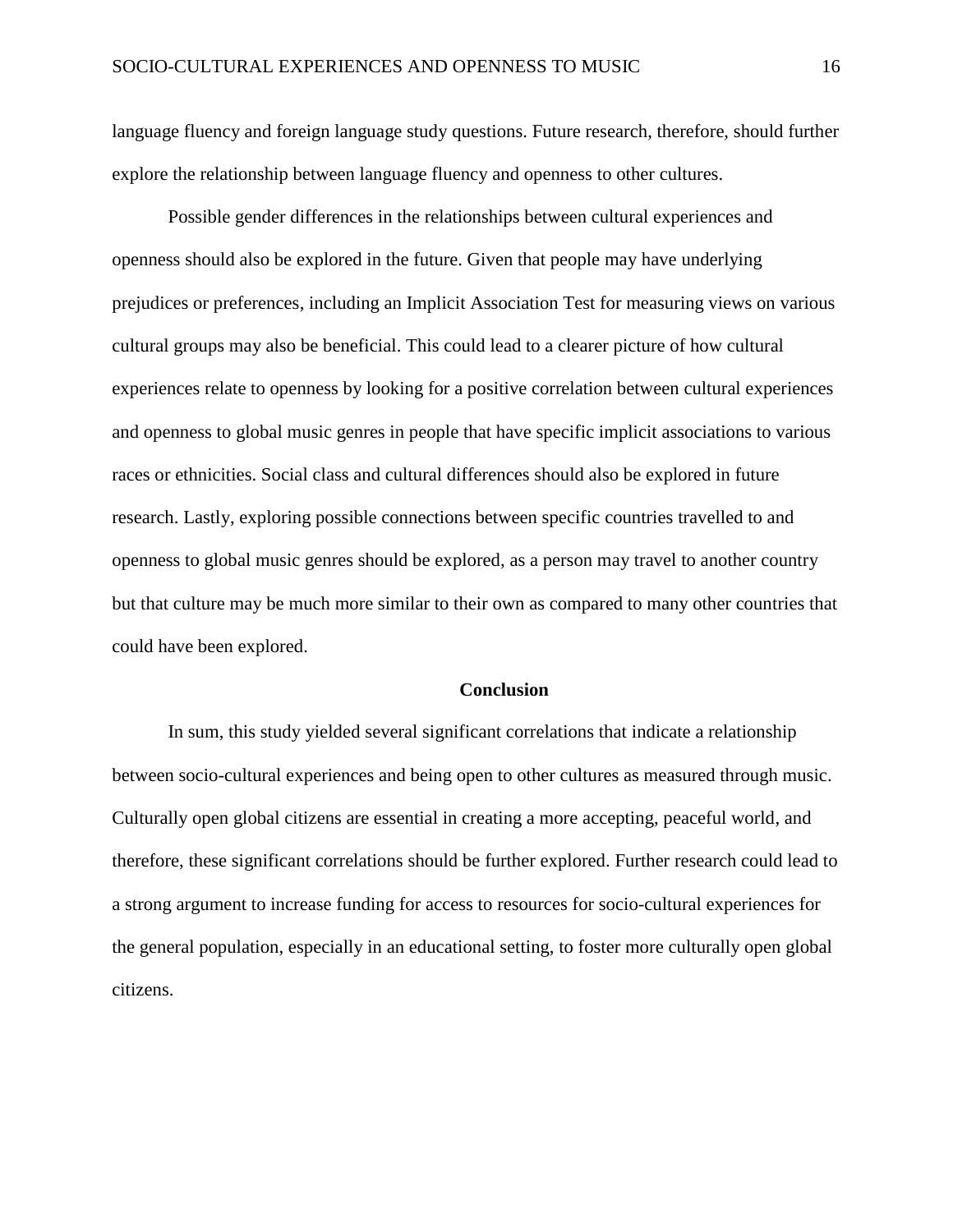#### References

- Brittin, R. V. (2014). Young listeners' music style preferences: Patterns related to cultural identification and language use. *Journal of Research in Music Education, 61*(4), 415-430.
- Brown, R. A. (2012), Music preferences and personality among Japanese university students. *International Journal of Psychology*, *47*(4), 259-268.
- Delsing, M. J. M. H., Ter Bogt, T. F. M., Engels, R. C. M. E., & Meeus, W. H. J. (2008). Adolescents' music preferences and personality characteristics. *European Journal of Personality*, *22*, 109-130.
- DeYoung, C. G., Quilty, L. C., & Peterson, J. B. (2007). Between facets and domains: 10 aspects of the Big Five. *Journal of Personality and Social Psychology, 93,* 880-896*.*
- Hansen, Jochim, & Wanke, M. (2009). Liking what's familiar: The importance of unconscious familiarity in the mere-exposure effect. *Social Cognition*, *27*(2), 161-182).
- Langhout, R. D., Drake, P., & Rosselli, F. (2009). Classism in the university setting: Examining Antecedents and outcomes. *Journal of Diversity in Higher Education,* 2(3), 166-181.
- MacLeod, R. B., & McKoy, C. L. (2012). An exploration of the relationships between cultural background and music preferences in diverse orchestra classroom. *String Research Journal*, *3*, 21-39.
- Rentfrow, P. J., & Gosling, S. D. (2003). The do re mi's of everyday life; The structure and personality correlates of music preferences. *Journal of Personality and Social Psychology*, *84,* 1236-1256.
- Sakai, W. (2011). Music preferences and family language background: A computersupported study of children's listening behavior in the context of migration. *Journal of Research in Music Education, 59*(2), 174-195.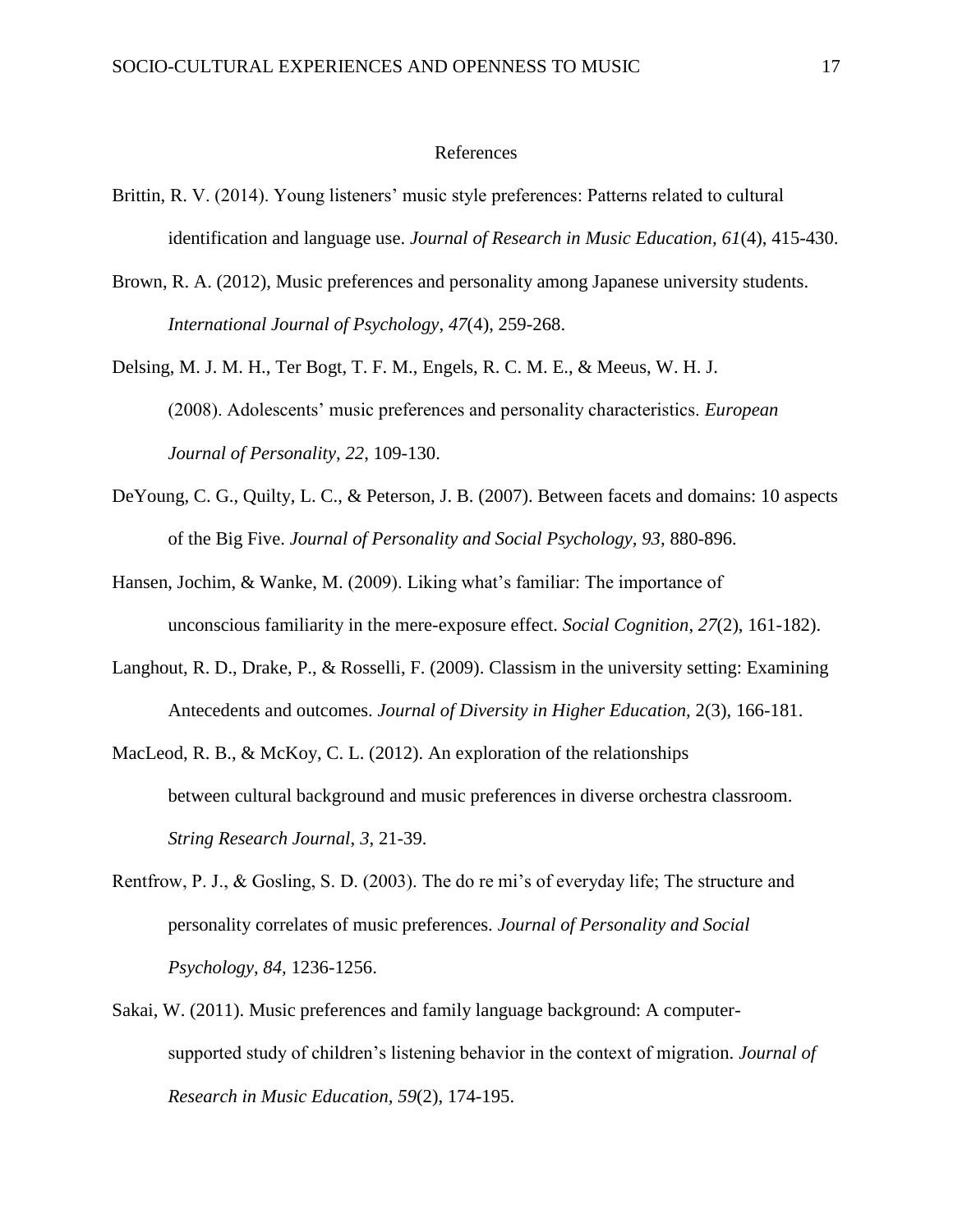- Schafer, T., & Sedlmeier, P. (2010). What makes us like music? Determinants of music preference. *Psychology of Aesthetics, Creativity, and the Arts*, *4*(4), 223-234.
- Schwartz, K. D., & Fouts, G. T. (2003). Music preferences, personality style, and developmental issues of adolescents. *Journal of Youth and Adolescence*, *32*, 205-213.

Swami, V., Malpass, F., Havard, D., Benford, K., Costescu, A., Sofitiki, A., & Taylor, D. (2013). Metalheads: The influence of personality and individual differences on preference for heavy metal. *Psychology of Aesthetics, Creativity, and the Arts*, *7*(4), 377-383.

- Ter Bogt, T. F. M., Delsing, M. J. M. H., Van Zalk, M., Christenson, P. G., & Meeus, W. H. J. (2011). Intergenerational contiguity of taste: Parental and adolescent music preferences. *Social Forces*, *90*(1), 297-320.
- Veenstra, G. (2015). Class position and musical tastes: A sing-off between the cultural omnivorism and bourdieusian homology frameworks. *Canadian Sociological Association*, *52*(2), 134-159.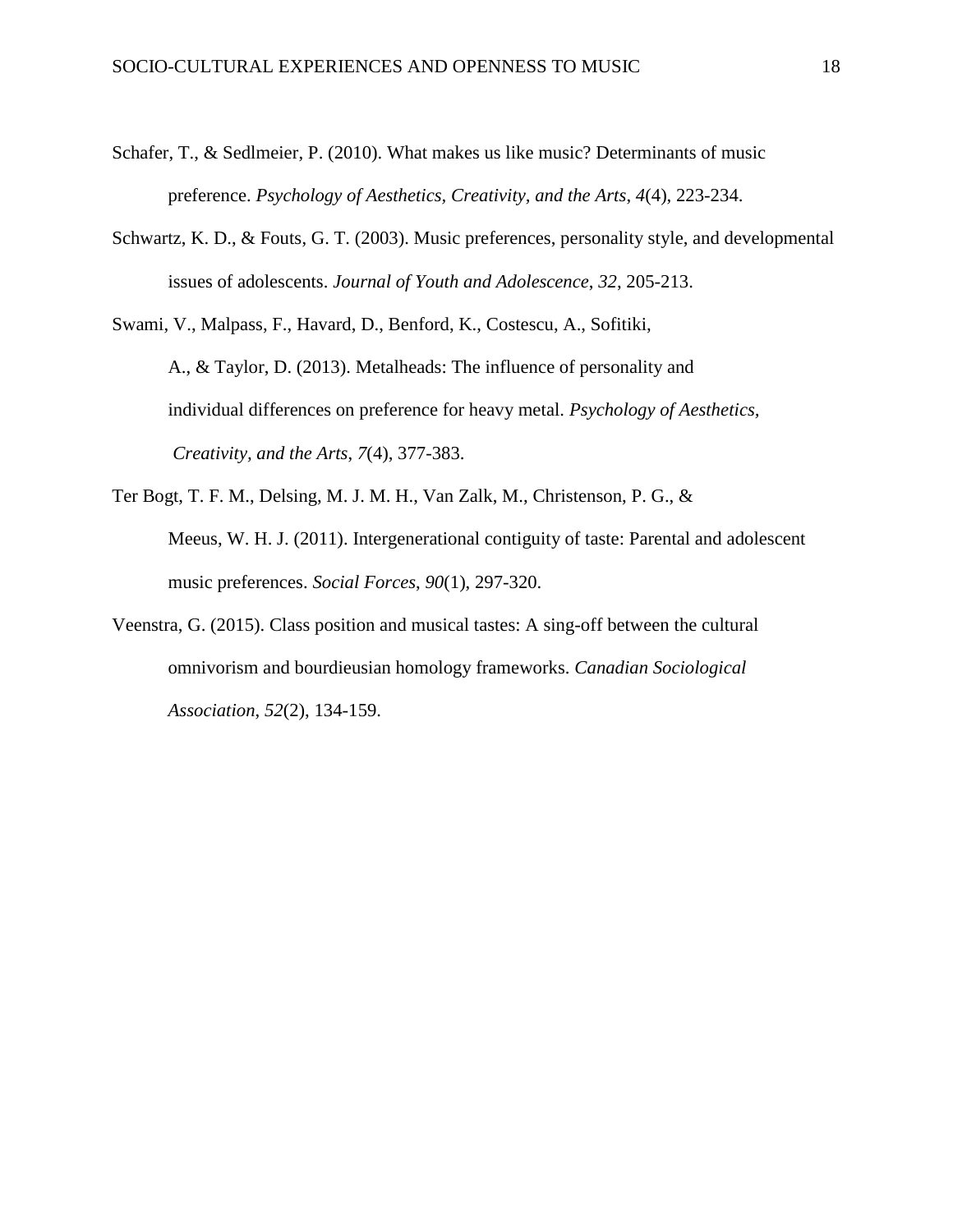Table 1

| <b>Music Selections</b> |                                        |                                                |                                              |
|-------------------------|----------------------------------------|------------------------------------------------|----------------------------------------------|
| Genre                   | <b>Song Title</b>                      | <b>Artist</b>                                  | <b>Chart Source</b>                          |
| Classical               | E Più Ti Penso                         | Andrea Bocelli,<br>Ariana Grande               | Billboard.com<br><b>Classical Albums</b>     |
| Jazz                    | Get Up                                 | Jeff Lorber Fusion                             | Billbaord.com<br><b>Smooth Jazz Songs</b>    |
| <b>African Beats</b>    | Nek-Unek                               | MC Galaxy<br>featuring Davido                  | afro-hits.com<br><b>African Beats</b>        |
| Indian                  | Main Hoon Hero<br>Tera                 | Salman Khan                                    | timesofindia.indiatimes.com<br>Mirchi Top 20 |
| Tropical                | Que Se Siente                          | <b>Rolf Sanchez</b>                            | Billbaord.com<br><b>Tropical Songs</b>       |
| Reggae                  | <b>Wonna Deez Nites</b>                | <b>Eddie Murphy</b><br>featuring Beenie<br>Man | iTunes.com<br>Top 100 Reggae Songs           |
| Korean Pop              | Not Spring, Love<br>or Cherry Blossoms | High4 With IU                                  | Billbaord.com<br>Korea K-Pop Hot 100         |
| Rap                     | <b>Hotline Bling</b>                   | Drake                                          | Billboard.com<br><b>Hot Rap Songs</b>        |
| Latin                   | Ginza                                  | J Balvin                                       | Billbaord.com<br><b>Hot Latin Songs</b>      |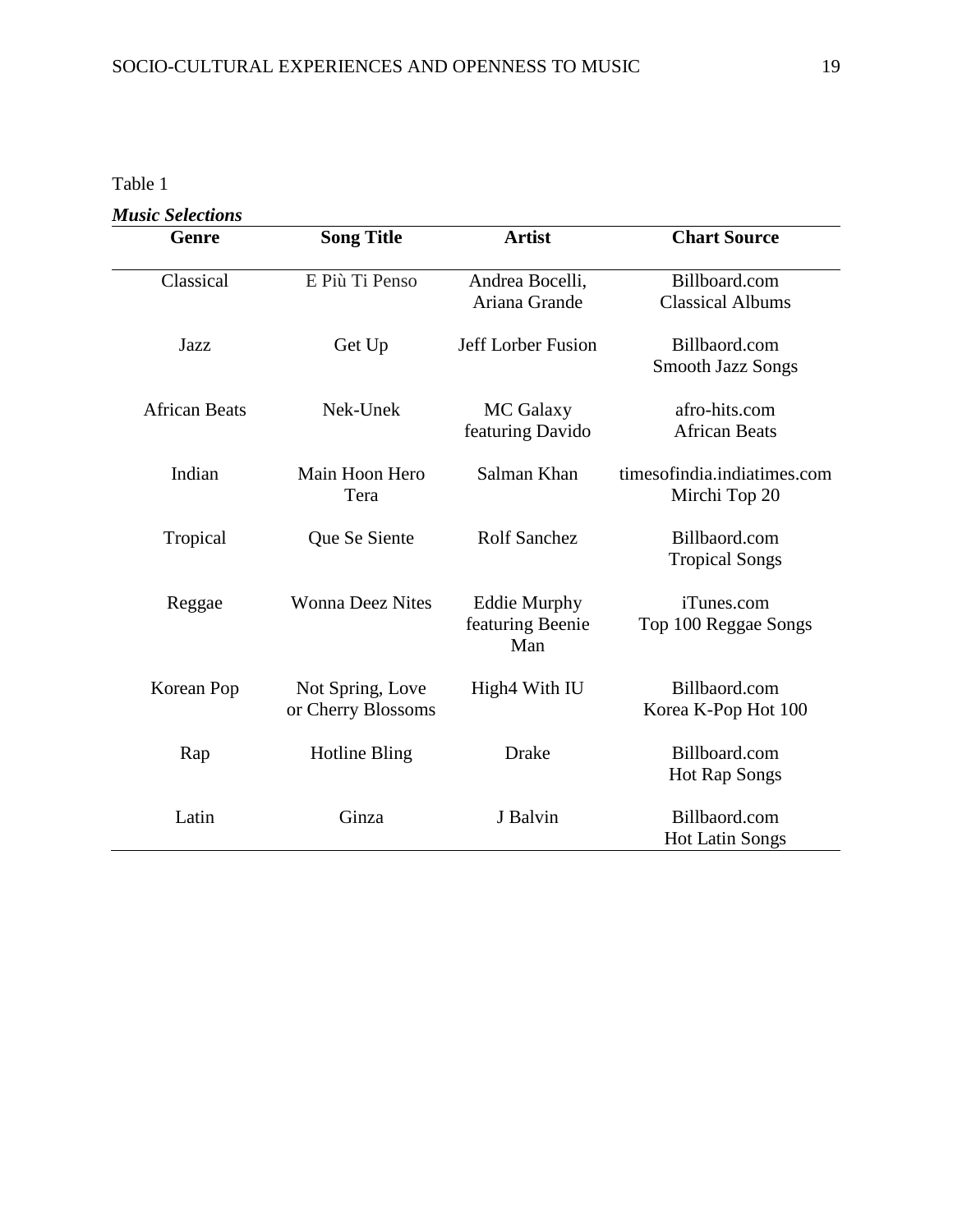# Table 2

|--|

|                                          | N   | Range | Minimum | Maximum | Mean    | Std. Deviation |
|------------------------------------------|-----|-------|---------|---------|---------|----------------|
| Music Mean                               | 298 | 4.00  | 1.00    | 5.00    | 2.8768  | .87774         |
| <b>Identity Mean</b>                     | 298 | 3.89  | 1.00    | 4.89    | 2.3944  | .98113         |
| <b>Education Subscale</b>                | 298 | 16.00 | .00.    | 16.00   | 2.6879  | 2.58458        |
| Social Subscale                          | 298 | 18.00 | 1.00    | 19.00   | 10.9262 | 3.44479        |
| <b>Travel Subscale</b>                   | 298 | 32.00 | .00     | 32.00   | 4.4060  | 4.69324        |
| <b>Exposure Score</b>                    | 298 | 49.00 | 3.00    | 52.00   | 18.0604 | 7.47767        |
| <b>Personality Subscale</b>              | 298 | 35.00 | 15.00   | 50.00   | 38.7497 | 6.37470        |
| <b>Education Subscale</b><br>Transformed | 298 | 2.83  | .00     | 2.83    | 1.0757  | .69420         |
| <b>Travel Subscale</b><br>Transformed    | 298 | 3.50  | .00     | 3.50    | 1.2913  | .94833         |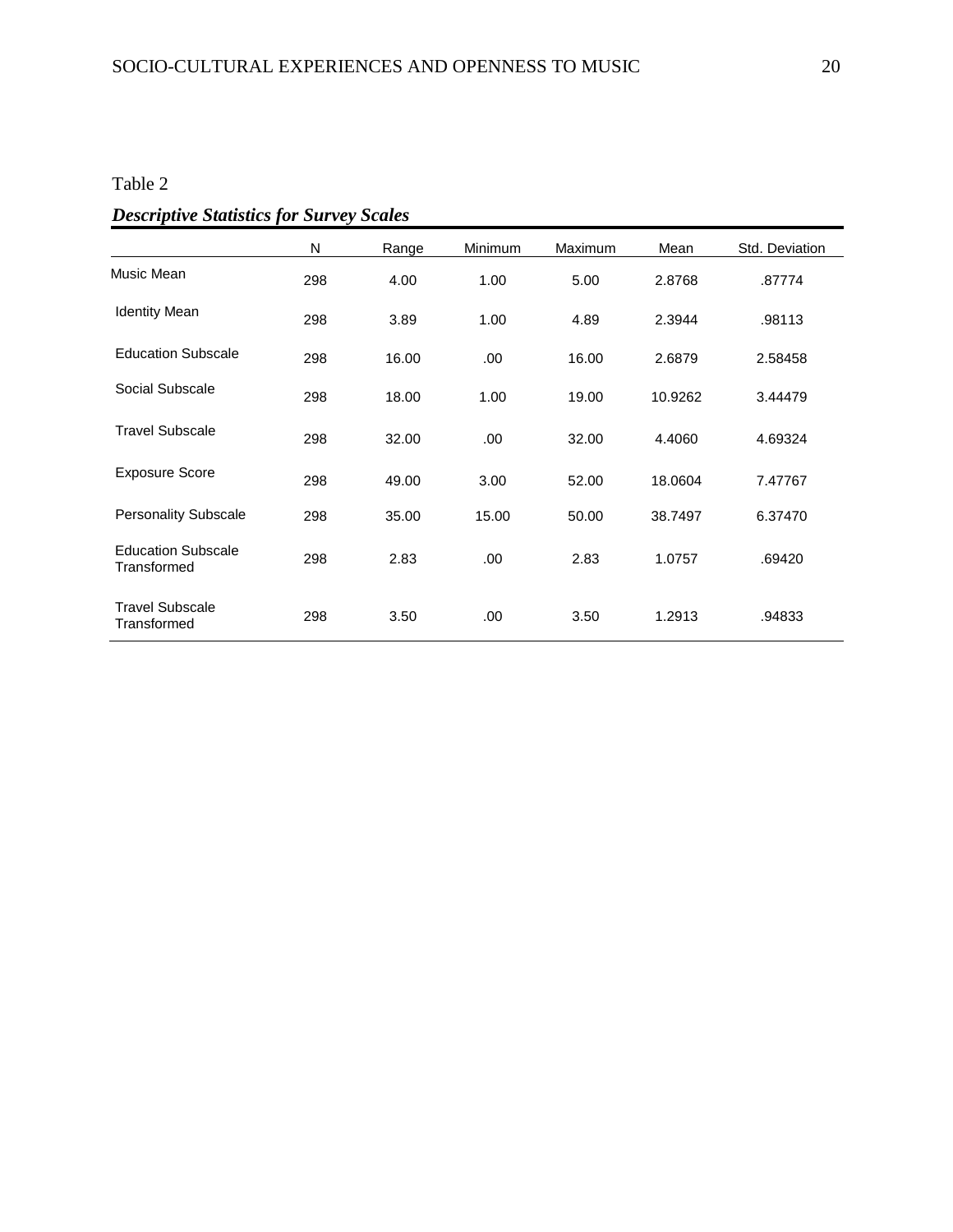Table 3

| <b>Language Correlations- Full Sample</b> |                                  |                                   |  |  |  |  |  |
|-------------------------------------------|----------------------------------|-----------------------------------|--|--|--|--|--|
| <b>Question</b>                           | <b>Correlation to Music Mean</b> | <b>Correlation to Personality</b> |  |  |  |  |  |
|                                           |                                  | <b>Subscale</b>                   |  |  |  |  |  |
| <b>Transformed Language</b>               | $r = 0.50$                       | $r = -0.11$                       |  |  |  |  |  |
| Fluency                                   | p < 0.001                        | $p = 0.050$                       |  |  |  |  |  |
| <b>Transformed Language Study</b>         | $r = 0.22$                       | $r = 0.05$                        |  |  |  |  |  |
|                                           | p < 0.001                        | $p = 0.365$                       |  |  |  |  |  |
|                                           |                                  |                                   |  |  |  |  |  |

# Table 4

# *Language Correlations- United States Only*

| Question                          | <b>Correlation to Music Mean</b> | <b>Correlation to Personality</b> |
|-----------------------------------|----------------------------------|-----------------------------------|
|                                   |                                  | <b>Subscale</b>                   |
| <b>Transformed Language</b>       | $r = 0.32$                       | $r = -0.48$                       |
| Fluency                           | p < 0.001                        | $p = 0.483$                       |
| <b>Transformed Language Study</b> | $r = 0.68$                       | $r = 0.153$                       |
|                                   | $p = 0.318$                      | $p = 0.024$                       |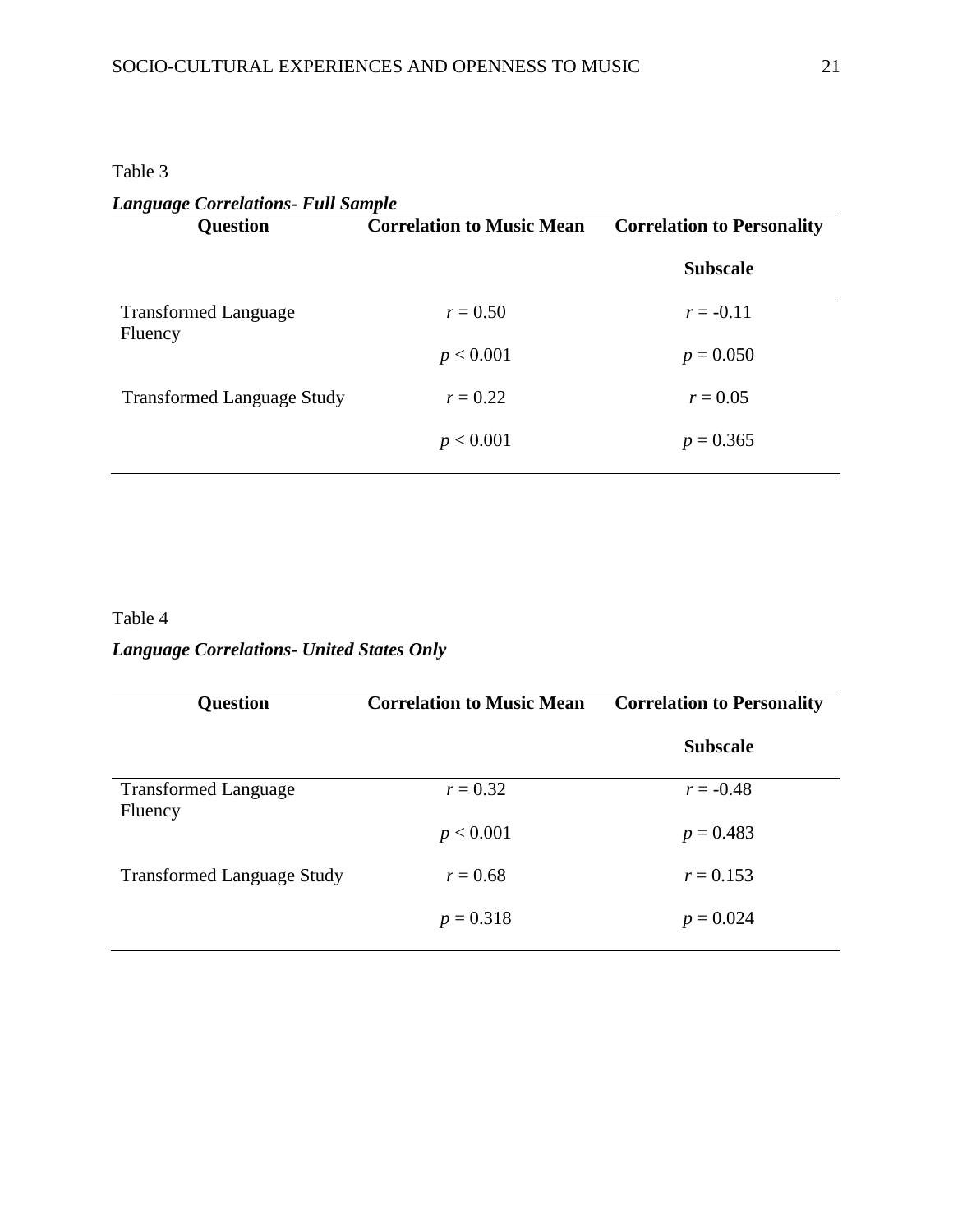## Table 5-Cultural experiences and opening  $\overline{S}$

# *Results Matrix*

|                                    |                        | Ed                   |                      |           |                     |           | Openness            |                     | Travel    |
|------------------------------------|------------------------|----------------------|----------------------|-----------|---------------------|-----------|---------------------|---------------------|-----------|
|                                    |                        | Score                | Music                | Identity  | Social              | Exp.      | Scale out           |                     | Score     |
|                                    |                        | (Ln)                 | Mean                 | Mean      | Score               | Score     | of 50               | Age                 | (Ln)      |
| Education<br>Score (Ln)            | Pearson<br>Correlation | 1                    | $.416$ **            | $.329**$  | .215                | $.593**$  | .044                | $-.176"$            | $.372**$  |
|                                    | Sig. (2-tailed)        |                      | .000                 | .000      | .000                | .000      | .448                | .002                | .000      |
|                                    | N                      | 298                  | 298                  | 298       | 298                 | 298       | 298                 | 298                 | 298       |
| Music Mean                         | Pearson<br>Correlation | $.416$ **            | 1                    | .839**    | $.119$ <sup>*</sup> | $.243$ ** | .030                | $-133$ <sup>*</sup> | $.148*$   |
|                                    | Sig. (2-tailed)        | .000                 |                      | .000      | .040                | .000      | .612                | .022                | .011      |
|                                    | N                      | 298                  | 298                  | 298       | 298                 | 298       | 298                 | 298                 | 298       |
| <b>Identity Mean</b>               | Pearson<br>Correlation | $.329$ **            | $.839**$             | 1         | .026                | $.160$ ** | $-069$              | $-.174"$            | .103      |
|                                    | Sig. (2-tailed)        | .000                 | .000                 |           | .657                | .005      | .236                | .003                | .077      |
|                                    | N                      | 298                  | 298                  | 298       | 298                 | 298       | 298                 | 298                 | 298       |
| Social Score                       | Pearson<br>Correlation | .215                 | $.119*$              | .026      | 1                   | $.654**$  | $.318**$            | $-.104$             | $.231$ ** |
|                                    | Sig. (2-tailed)        | .000                 | .040                 | .657      |                     | .000      | .000                | .073                | .000      |
|                                    | N                      | 298                  | 298                  | 298       | 298                 | 298       | 298                 | 298                 | 298       |
| Exposure<br>Score                  | Pearson<br>Correlation | .593**               | .243                 | $.160$ ** | .654"               | 1         | $.139$ <sup>*</sup> | .004                | .759**    |
|                                    | Sig. (2-tailed)        | .000                 | .000                 | .005      | .000                |           | .016                | .951                | .000      |
|                                    | N                      | 298                  | 298                  | 298       | 298                 | 298       | 298                 | 298                 | 298       |
| <b>Openness Scale</b><br>out of 50 | Pearson<br>Correlation | .044                 | .030                 | $-069$    | $.318$ **           | $.139*$   | 1                   | $.115$ <sup>*</sup> | .013      |
|                                    | Sig. (2-tailed)        | .448                 | .612                 | .236      | .000                | .016      |                     | .048                | .823      |
|                                    | N                      | 298                  | 298                  | 298       | 298                 | 298       | 298                 | 298                 | 298       |
| Age                                | Pearson<br>Correlation | $-.176"$             | $-.133$ <sup>*</sup> | $-.174"$  | $-.104$             | .004      | $.115*$             | $\mathbf{1}$        | $.172$ ** |
|                                    | Sig. (2-tailed)        | .002                 | .022                 | .003      | .073                | .951      | .048                |                     | .003      |
|                                    | N                      | 298                  | 298                  | 298       | 298                 | 298       | 298                 | 298                 | 298       |
| <b>Travel Ln</b>                   | Pearson<br>Correlation | $.372$ <sup>**</sup> | $.148$ <sup>*</sup>  | .103      | .231                | .759**    | .013                | $.172$ **           | 1         |
|                                    | Sig. (2-tailed)        | .000                 | .011                 | .077      | .000                | .000      | .823                | .003                |           |
|                                    | ${\sf N}$              | 298                  | 298                  | 298       | 298                 | 298       | 298                 | 298                 | 298       |

\*\*. Correlation is significant at the 0.01 level (2-tailed).

\*. Correlation is significant at the 0.05 level (2-tailed).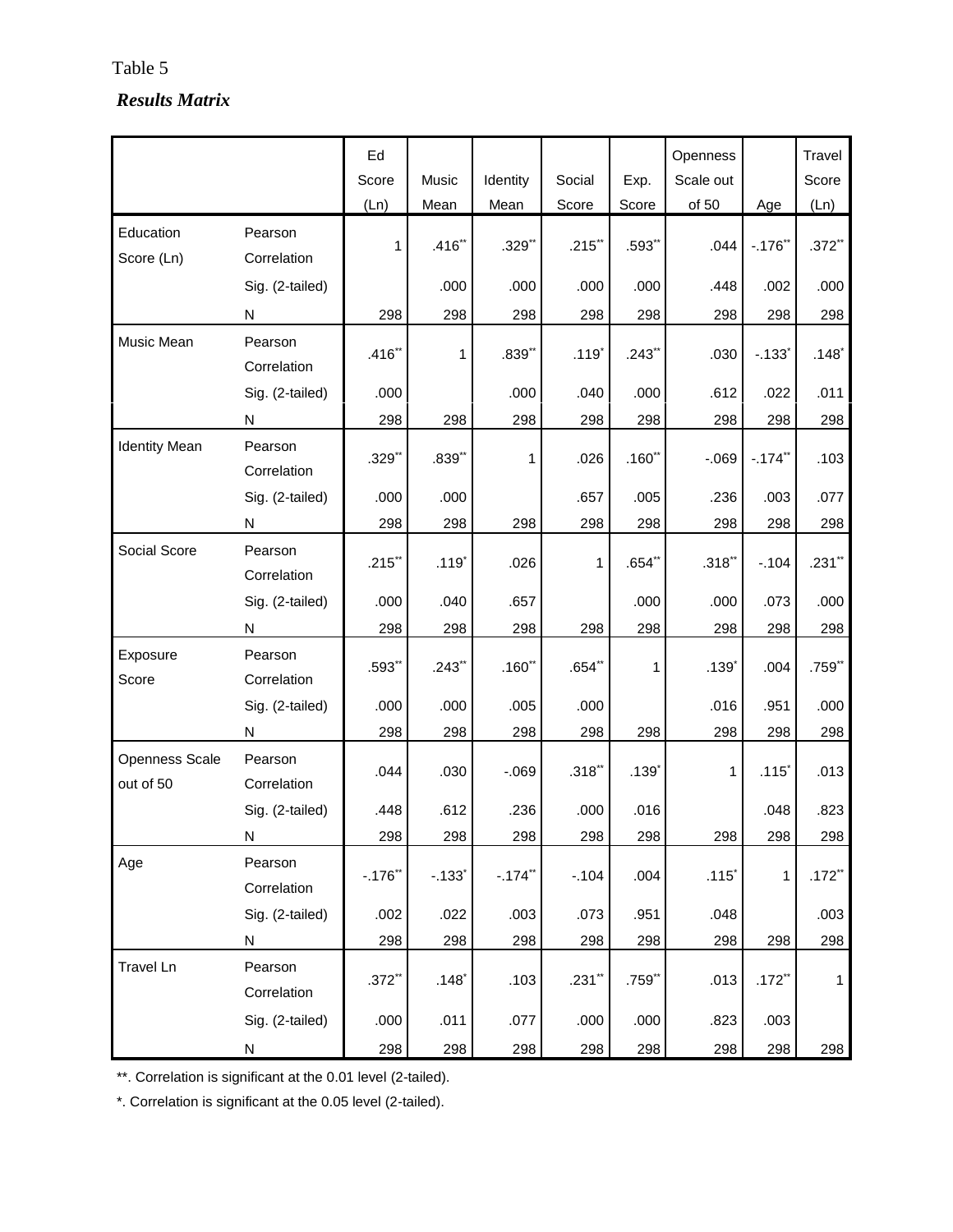

*Figure 1.* Music Mean correlated with Identity Mean. The variables were strongly correlated,  $r =$  $.84, p < .001$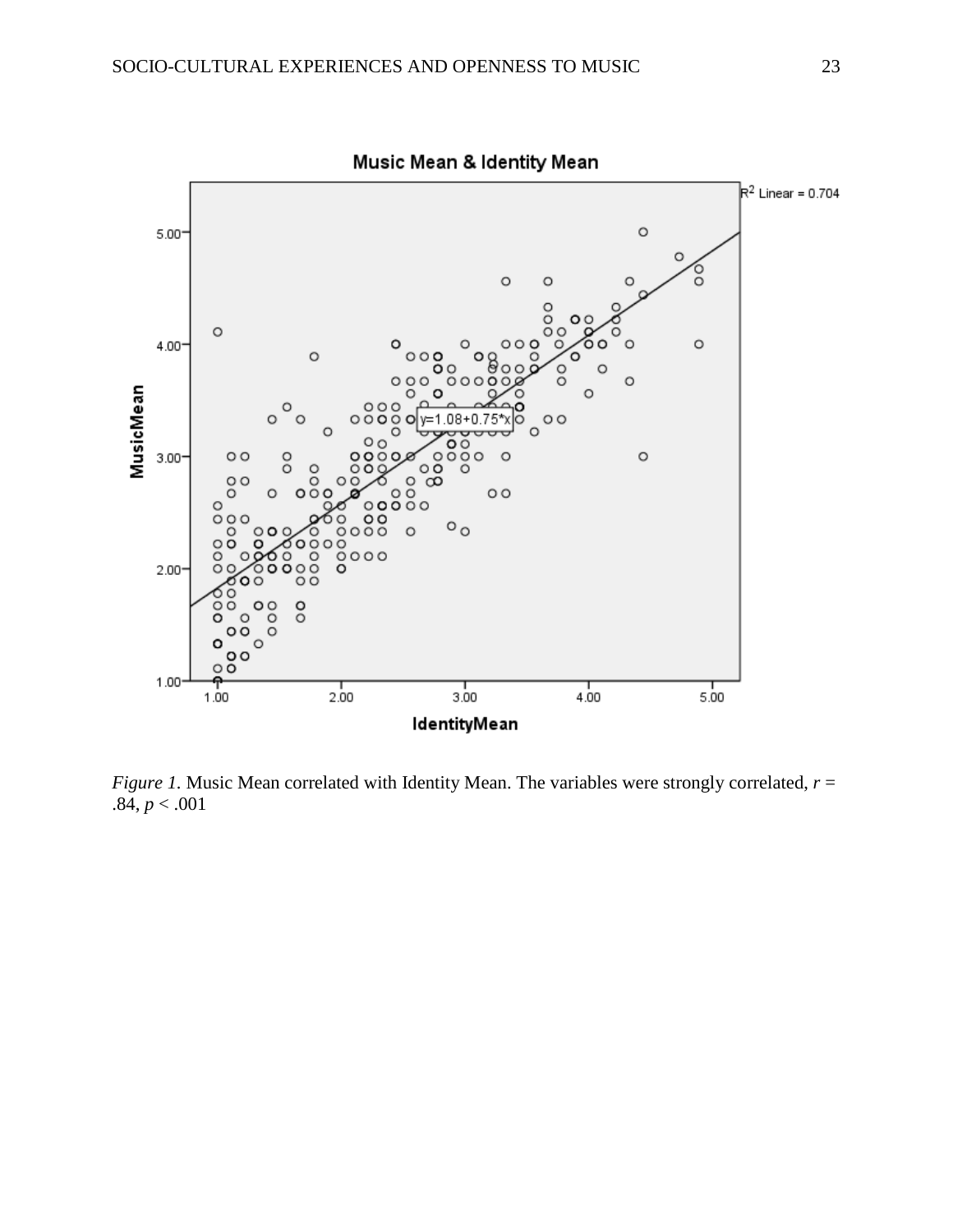

*Figure 2.* Music Mean correlated with Exposure Score. The variables were weakly correlated, *r*   $= 0.24, p < .001$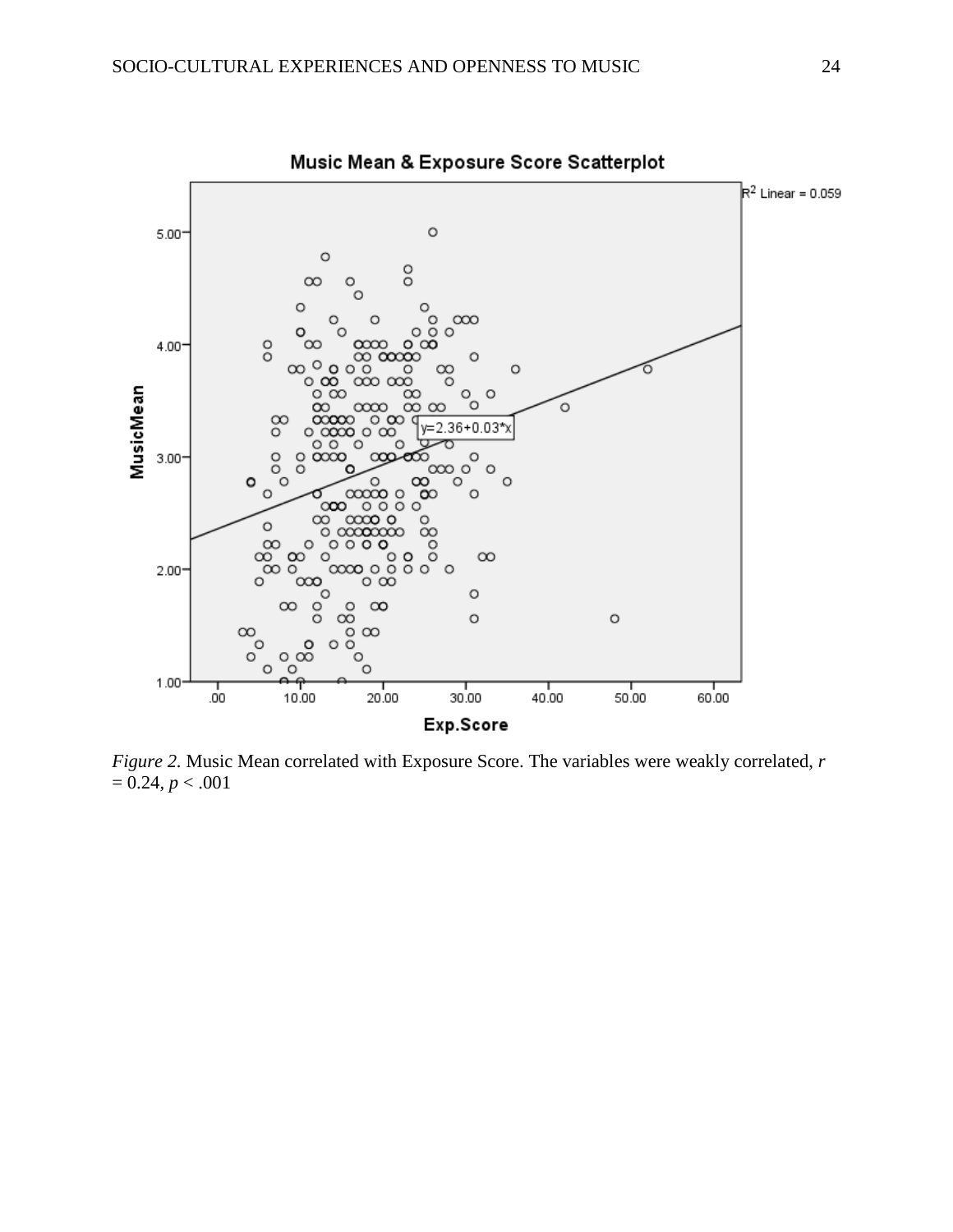

*Figure 3.* Music mean correlated with the transformed Education Subscale. The variables were moderately correlated,  $r = .42$ ,  $p < .001$ 

Music Mean & Transformed Education Subscale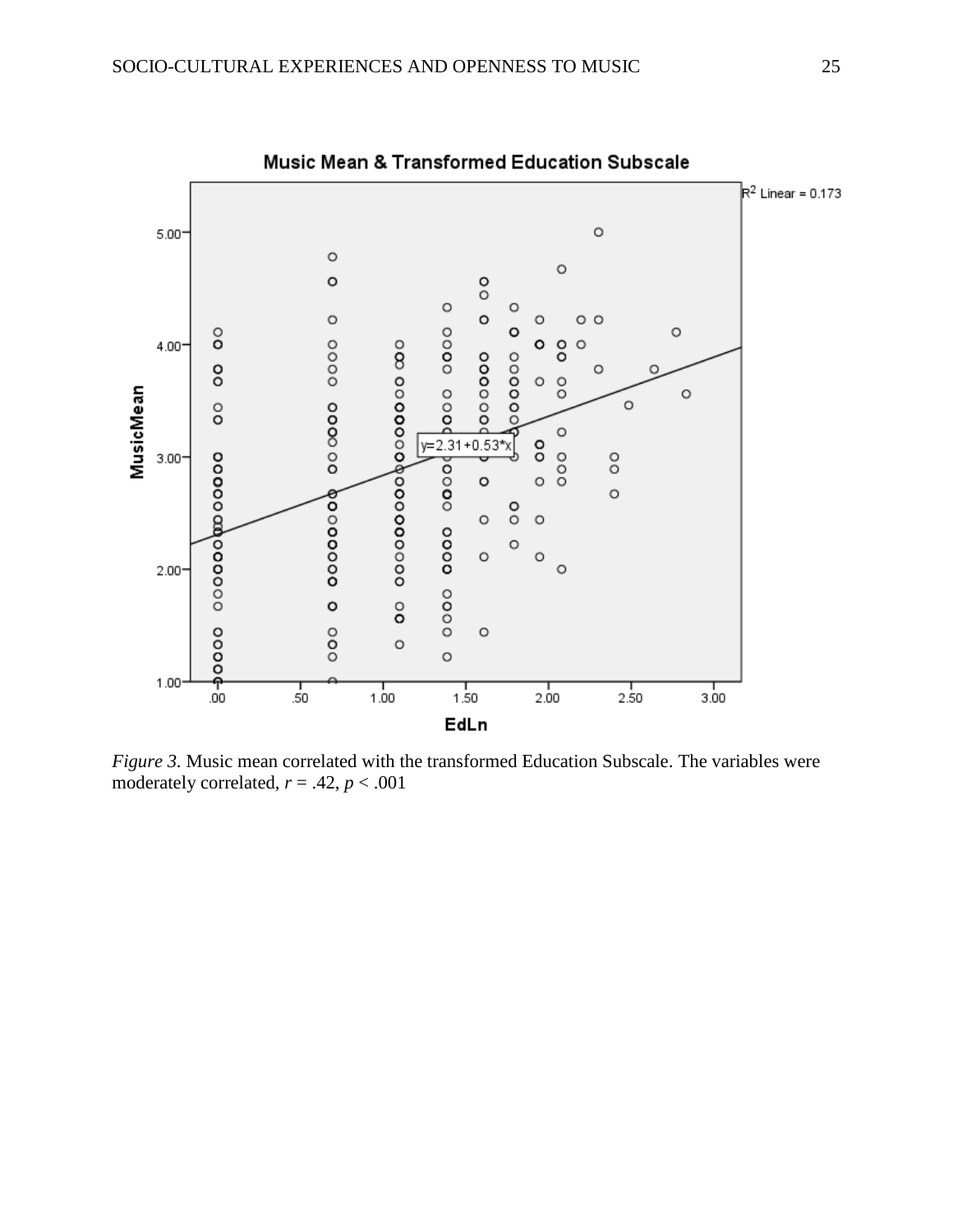## Appendix A

## 1.) Music and Experience

You are being asked to participate in a study conducted through Bridgewater State University. To participate in this study, you must be at least 18 years of age, be fluent/proficient in English, and have no known hearing impairments. If you do not meet this requirement, please exit the study now by closing your browser.

By doing this study, we hope to learn more about how people's music preference and experiences are related. During the study you will listen to some music clips and rate them and then you will be asked about some life experiences by completing related questionnaires. The total amount of time you will be asked to participate in this study is about 30 minutes.

If you decide to take part in the study, it should be because you really want to volunteer. To the best of our knowledge, the things you will be doing have no more risk of harm than you would experience in everyday life. It is possible, however, that you may remember an experience in your life that will cause you some distress. If this occurs, you should feel free to discontinue your participation.

You may not benefit personally by participating in this study, but your willingness to take part may, in the future, help society as a whole better understand this research topic.

Your information will be combined with information from other people taking part in the study. When we write about the study to share it with other researchers, we will write about the combined information we have gathered. You will not be personally identified in these written materials. We may publish the results of this study; however, we will keep your name and other identifying information private. We will make every effort to prevent anyone who is not on the research team from knowing that you gave us information, or what that information is.

Please be aware, while we make every effort to safeguard your data once received from the online survey/data gathering company, given the nature of online surveys, as with anything involving the Internet, we can never guarantee the confidentiality of the data while still on the survey/data gathering company's servers, or while en route to either them or us. This survey is being hosted by Amazon.com and involves a secure connection. You may view their Terms of Service addressing confidentiality at https://www.mturk.com/mturk/privacynotice.

If you have questions about this research, please contact Britni Heustis, Undergraduate Researcher, Bridgewater State University, at bheustis@bridgew.edu. You may also contact the faculty members supervising this work: Danielle Kohfeldt, PhD, at

Danielle.Kohfeldt@bridgew.edu or Melissa Brandon, PhD, at

Melissa.Brandon@bridgew.edu. Any questions regarding the conduct of the project, questions pertaining to your rights as a research subject, or research related to injury, should be brought to the attention of the IRB Administrator at (508) 531-1242.

If you do not wish to continue with your participation in this study, please exit the window now.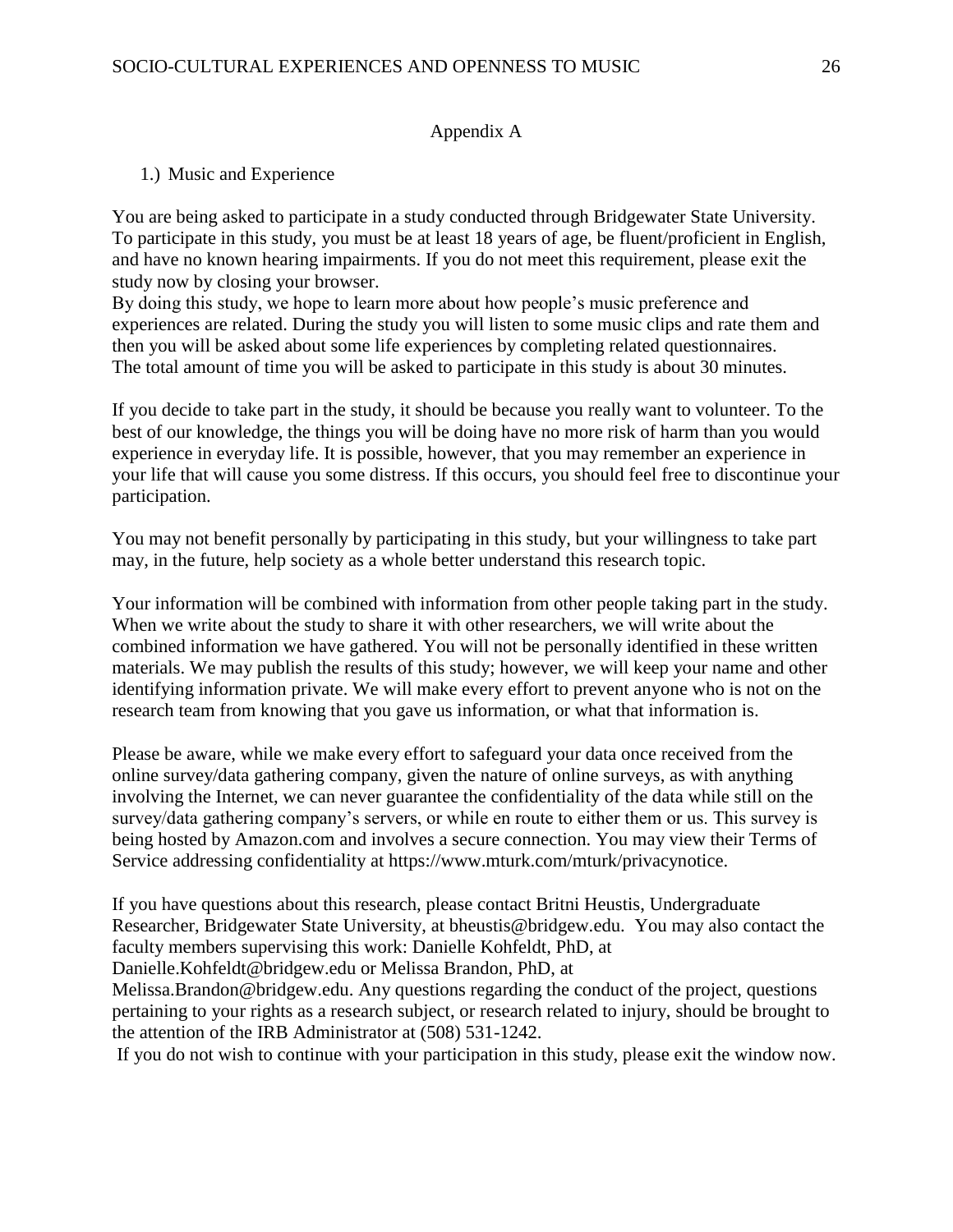# **By clicking below, you are indicating that you are at least 18 years old, are fluent/proficient in English, have no known hearing impairments, and you consent to participate in this research study.**

0. By checking this box you indicate that you are at least 18 years of age or older, are fluent/proficient in English, have no known hearing impairments, and are volunteering to participate in this study

2.) Please play the above clip and then rate on a scale from 1-5 with 1 being Not at All and 5 being Extremely how accurate the following statements are:

|                                       | Not at All |  |  | Extremely |  |  |  |
|---------------------------------------|------------|--|--|-----------|--|--|--|
|                                       |            |  |  |           |  |  |  |
| I like this music                     |            |  |  |           |  |  |  |
| This music can express<br>my identity |            |  |  |           |  |  |  |

3.) Please play the above clip and then rate on a scale from 1-5 with 1 being Not at All and 5 being Extremely how accurate the following statements are:

|                                       | Not at All |  | Extremely |
|---------------------------------------|------------|--|-----------|
|                                       |            |  |           |
| I like this music                     |            |  |           |
| This music can express<br>my identity | O          |  |           |

4.) Please play the above clip and then rate on a scale from 1-5 with 1 being Not at All and 5 being Extremely how accurate the following statements are:

|                                       | Not at All |  | Extremely |
|---------------------------------------|------------|--|-----------|
|                                       |            |  |           |
| I like this music                     |            |  |           |
| This music can express<br>my identity |            |  |           |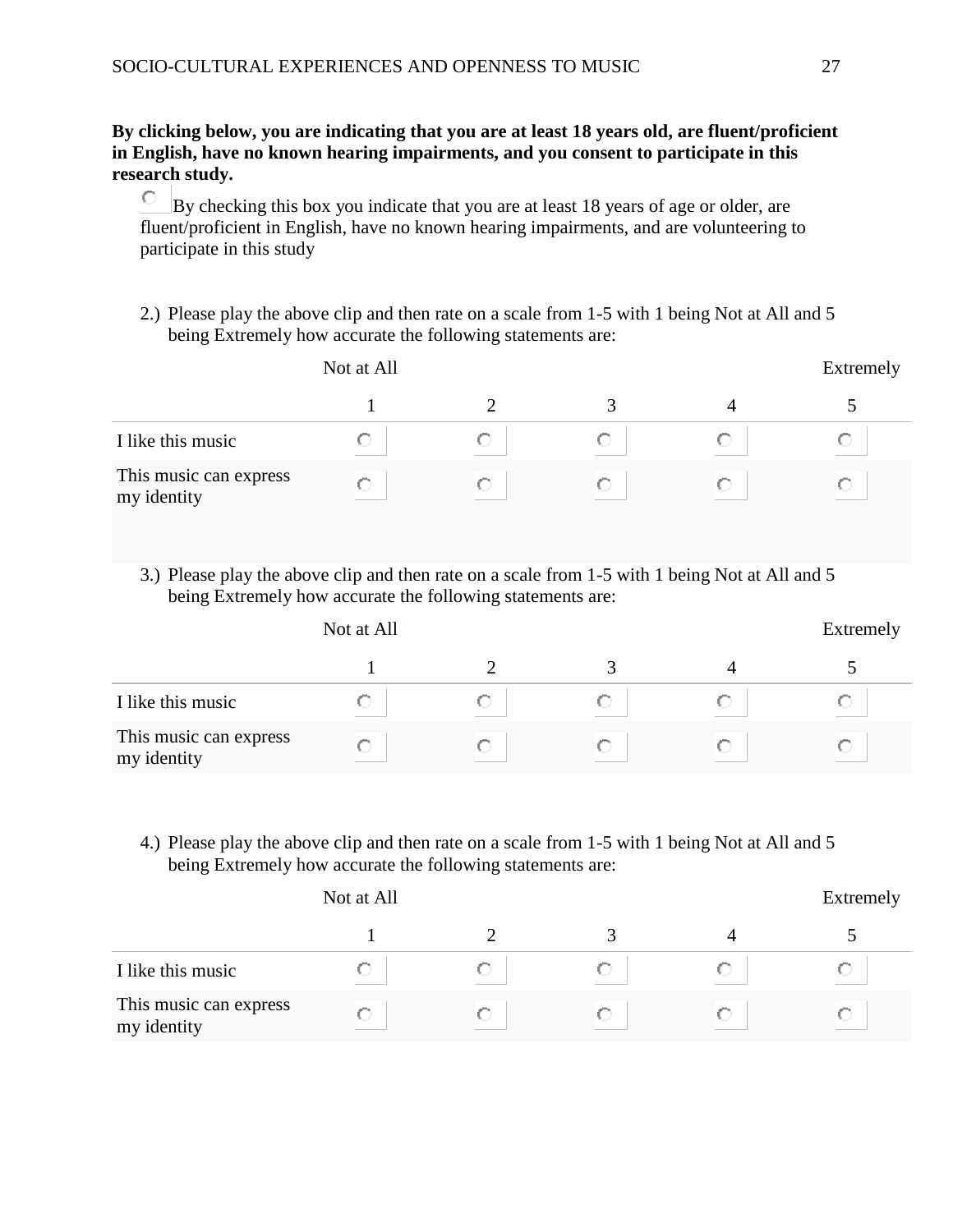5.) Please play the above clip and then rate on a scale from 1-5 with 1 being Not at All and 5 being Extremely how accurate the following statements are:

|                                       | Not at All |  | Extremely |  |
|---------------------------------------|------------|--|-----------|--|
|                                       |            |  |           |  |
| I like this music                     |            |  |           |  |
| This music can express<br>my identity |            |  |           |  |

6.) Please play the above clip and then rate on a scale from 1-5 with 1 being Not at All and 5 being Extremely how accurate the following statements are:

|                                       | Not at All |  | Extremely |  |
|---------------------------------------|------------|--|-----------|--|
|                                       |            |  |           |  |
| I like this music                     |            |  |           |  |
| This music can express<br>my identity |            |  |           |  |

7.) Please play the above clip and then rate on a scale from 1-5 with 1 being Not at All and 5 being Extremely how accurate the following statements are:

|                                       | Not at All |  | Extremely |
|---------------------------------------|------------|--|-----------|
|                                       |            |  |           |
| I like this music                     |            |  |           |
| This music can express<br>my identity |            |  |           |

8.) Please play the above clip and then rate on a scale from 1-5 with 1 being Not at All and 5 being Extremely how accurate the following statements are:

|                                       | Not at All |  |  | Extremely |  |  |  |
|---------------------------------------|------------|--|--|-----------|--|--|--|
|                                       |            |  |  |           |  |  |  |
| I like this music                     |            |  |  |           |  |  |  |
| This music can express<br>my identity |            |  |  |           |  |  |  |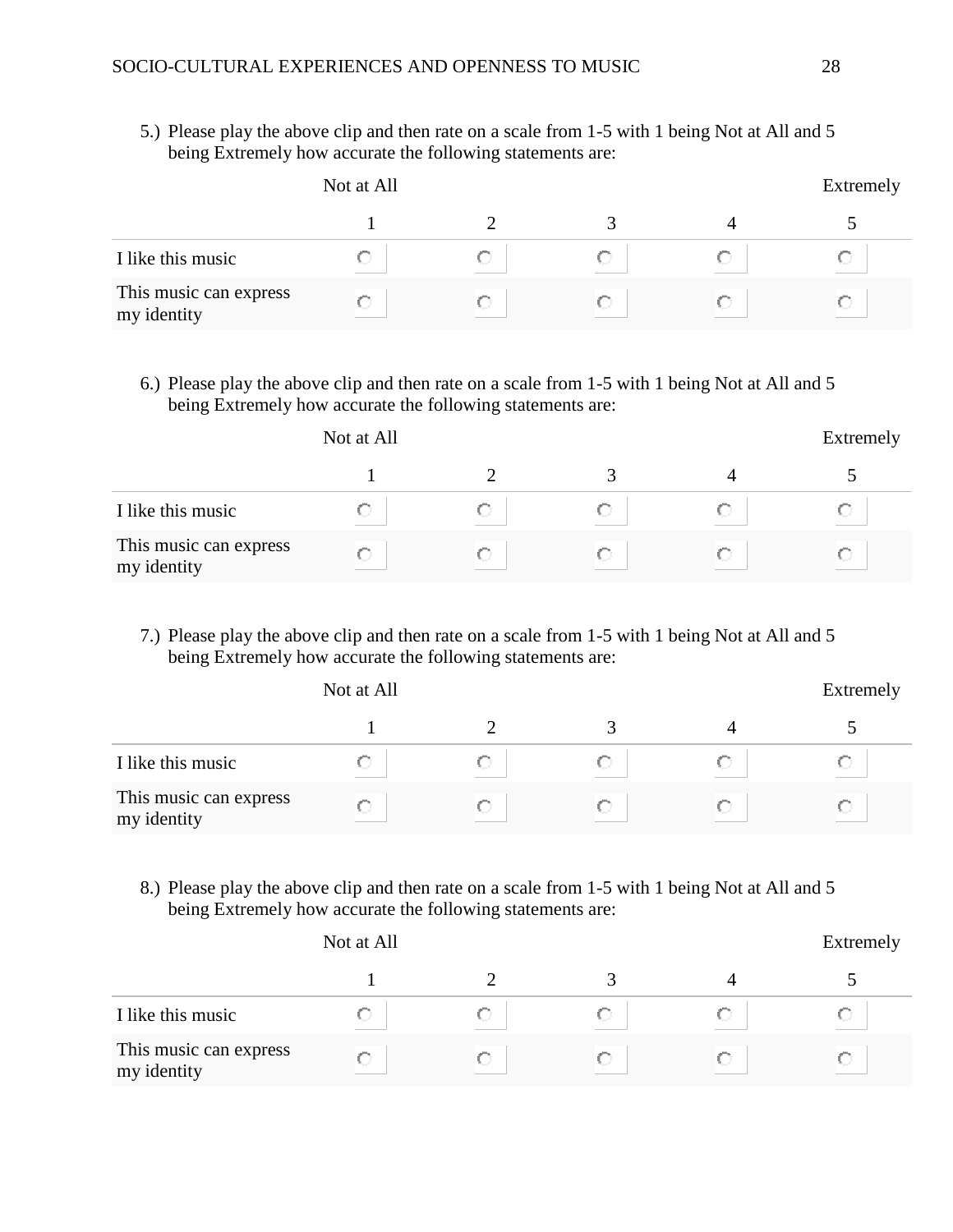9.) Please play the above clip and then rate on a scale from 1-5 with 1 being Not at All and 5 being Extremely how accurate the following statements are:

|                                       | Not at All |  | Extremely |  |
|---------------------------------------|------------|--|-----------|--|
|                                       |            |  |           |  |
| I like this music                     |            |  |           |  |
| This music can express<br>my identity |            |  |           |  |

10.) Please play the above clip and then rate on a scale from 1-5 with 1 being Not at All and 5 being Extremely how accurate the following statements are:

|                                       | Not at All |  |  | Extremely |  |  |  |
|---------------------------------------|------------|--|--|-----------|--|--|--|
|                                       |            |  |  |           |  |  |  |
| I like this music                     |            |  |  |           |  |  |  |
| This music can express<br>my identity |            |  |  |           |  |  |  |

11.) Did you listen to these music clips with headphones?

- $\circ$ Yes
- О. No
	- 12.) How did you take this survey?
- $\circ$ On a cellphone
- О. On a laptop/desktop
- O Ipad

13.) Were you born in the country you currently reside in?

- 0 Yes
- $\hfill\ensuremath{\circ}\hfill$   $\hfill\ensuremath{\mathsf{No}}$ 
	- 14.) Do you have any family members that are from or live in another country?
- О. Yes
- О. No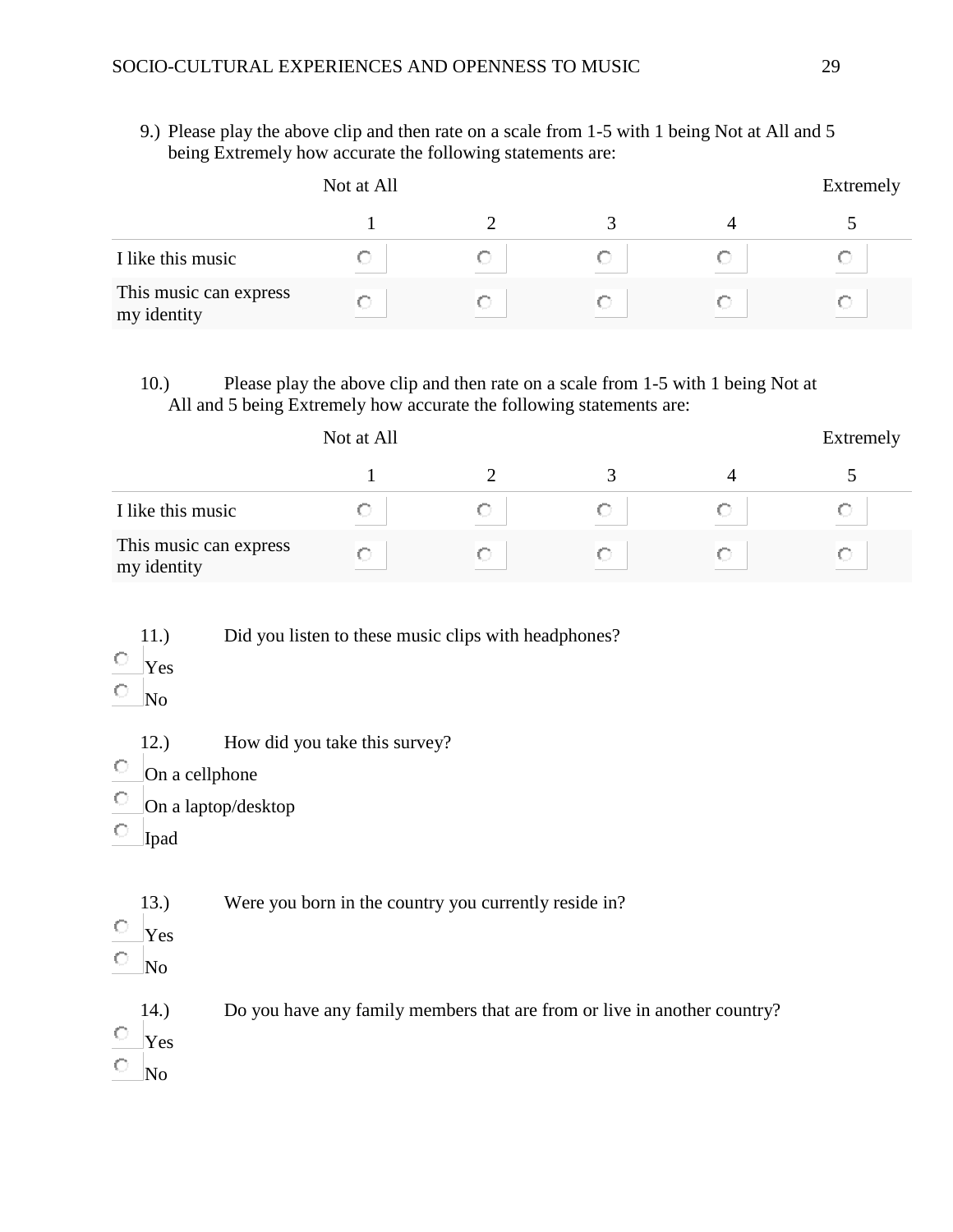15.) How culturally diverse (ie. Race, religion, ethnicity, political affiliation) would you consider the neighborhood you grew up in?

- О Not Diverse
- 0 Slightly Diverse
- 0. Somewhat Diverse
- 0. Moderately Diverse
- О Extremely Diverse

16.) Do you have any friends that were born in another country?

- $\circ$ Yes
- O No
	- 17.) Have you ever, at any point, attended school in another country (including short term study abroad trips)?
- $\circ$ Yes
- 0 No
	- 18.) Have you ever worked, volunteered, or had an internship in another country?
- Ō Yes
- О No
	- 19.) Have you ever taken an anthropology class?
- $\circ$ Yes
- Ō No

20.) Aside from your native language, how many different languages can you speak fluently? (Please enter a number. If you only speak one language, enter 0)

- 21.) Aside from your native language, how many different languages have you studied for a period of at least three months? (Please enter a number. If you have never studied a language for at least three months, enter 0)
- 22.) Have you ever traveled outside of your birth country?
- 0. Yes
- 0 No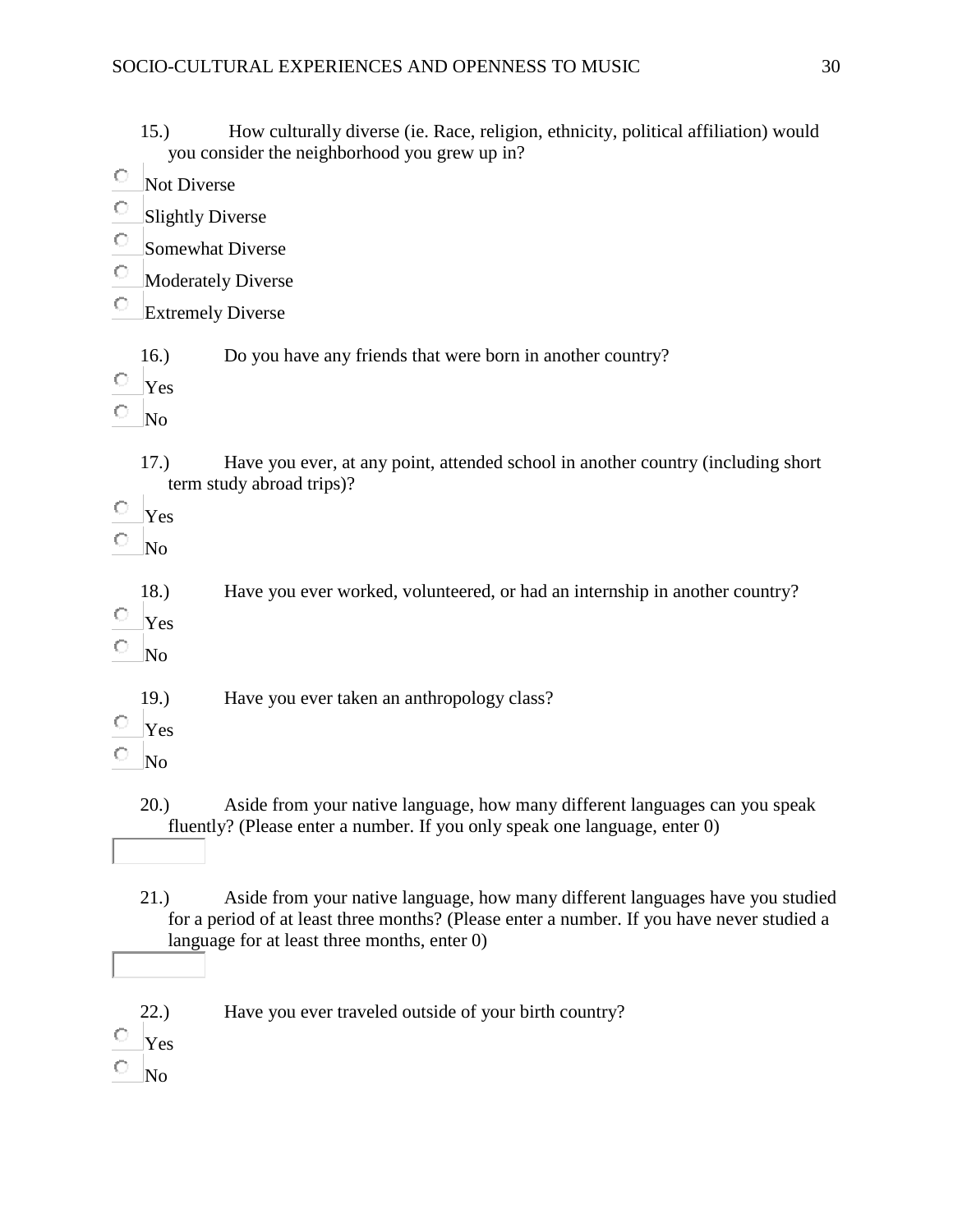23.) Other than your birth country, how many countries have you visited? (Please enter a number. If you have never been outside of the country you were born, enter 0)

- 24.) What is the longest period of time you have spent outside of your home country (the country in which you currently live) at one time?
- $\circ$ Less than a month
- Ö 1-3 months
- Ō 3-6 months
- О 6 months- 1 year
- $\circ$ 1-5 years
- О Over 5 years

О I have never been out of the country

25.) In which country were you born?

26.) Outside of the country in which you were born, which countries have you visited? (Please write each country separated by a comma. If you have not been out of the country in which you were born write "None")



27.) How open are you to trying food from other cultures?

- Ō Not at all
- O Slightly
- О Moderately
- 0. Extremely

28.) Have you ever watched a movie or television show in a language other than your native language?

О Yes

O No

29.) Select all of the music genres you have ever listened to before today.

- П. Classical
- П K-Pop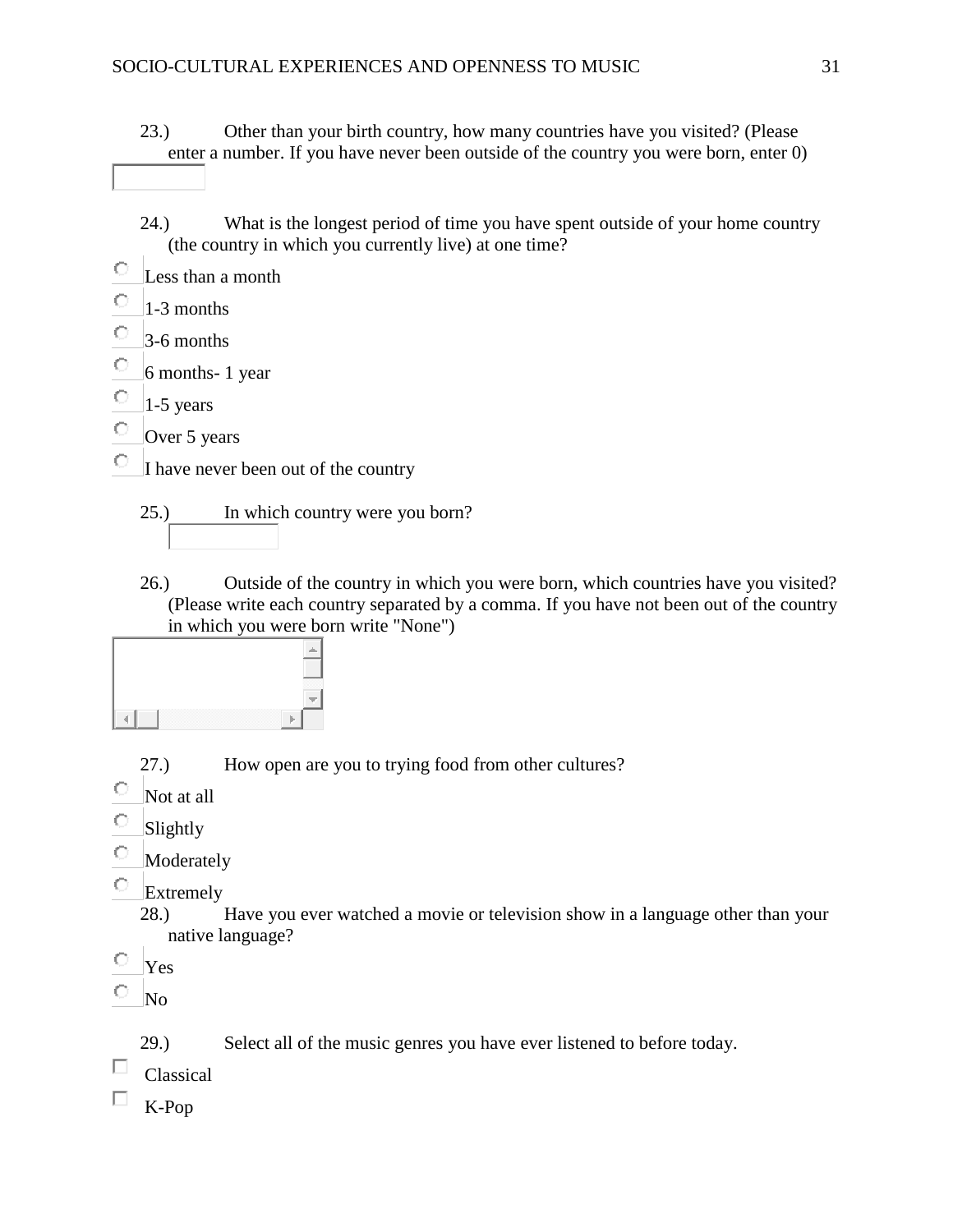- $\Box$ Rap
- $\Box$ Jazz
- $\Box$  African Beats
- $\hfill \Box$  Indian
- $\Box$ Tropical
- $\Box$ Reggae
- $\Box$ Latin
	-

30.) Please rate how much each of the following statements is or is not like you.

|                                                                     | Strongly<br>disagree | Somewhat<br>disagree | Neither agree<br>nor disagree | Somewhat<br>agree | Strongly agree |
|---------------------------------------------------------------------|----------------------|----------------------|-------------------------------|-------------------|----------------|
| Enjoy the beauty of<br>nature                                       | O                    | О                    | О                             | О                 | О              |
| Believe in the<br>importance of art                                 | O                    | O                    | О                             | Ю                 | О              |
| Love to reflect on things                                           | О                    | О                    | О                             | О                 | О              |
| Get deeply immersed in<br>music                                     | Ō                    | O                    | О                             | O                 | Ю              |
| Do not like poetry                                                  | О                    | O                    | О                             | О                 | О              |
| See beauty in things that<br>others might not notice                | $\circ$              | O                    | О                             | O                 | Ю              |
| Need a creative outlet                                              | О                    | О                    | O                             | O                 | О              |
| Seldom gets lost in<br>thought                                      | Ō                    | O                    | О                             | О                 | О              |
| Seldom daydream                                                     | O                    | $\circ$              | O                             | $\circ$           | $\circ$        |
| Seldom notice the<br>emotional aspects of<br>paintings and pictures | О                    | О                    | О                             | О                 | Ю              |

- 31.) What is your relationship status?
- $\circ$  Single
- Married
- Partnered, not married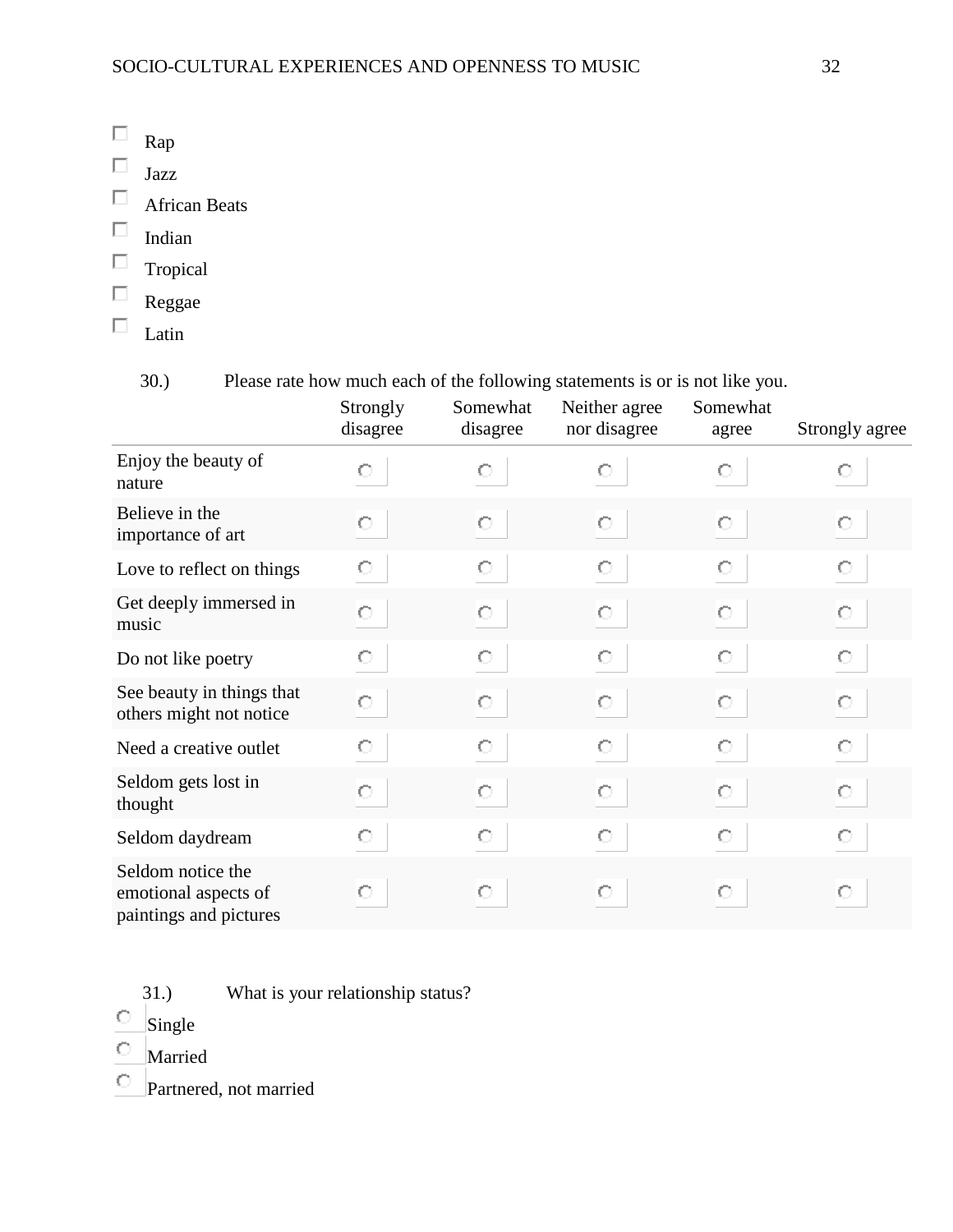# Widowed

- $\circ$  Divorced
	- 32.) What is the highest level of education reached by your family members? Check the appropriate box for each.

|                     | No College | Some<br>College | Degree | Master's or<br>Bachelor's Professional<br>Degree | Doctorate | <b>Not</b><br>Applicable |
|---------------------|------------|-----------------|--------|--------------------------------------------------|-----------|--------------------------|
| You                 |            |                 |        |                                                  |           |                          |
| Any Parent/Guardian | O          | О               |        | O                                                | О         | O                        |
| Any Sibling         | O          | O               | O      | O                                                | O         | O                        |
| Partner/Spouse      |            | О               |        | O                                                | О         | U                        |

33.) How would you describe your political views?

- Very Conservative
- $\circ$  Conservative
- $\circ$  Moderate
- $\circ$  Independent/Neither
- $\circ$  Liberal
- Very Liberal
- $\circ$  Other (Specify):
	- 34.) What is your gender?
- $\circ$  Male
- $\circ$  Female
- Transgender
- $\circ$  Other (Specify):

35.) As of today, how old are you? (Please enter a number)

36.) What is your ethnicity? (Check all that apply)

 $\Box$  Western European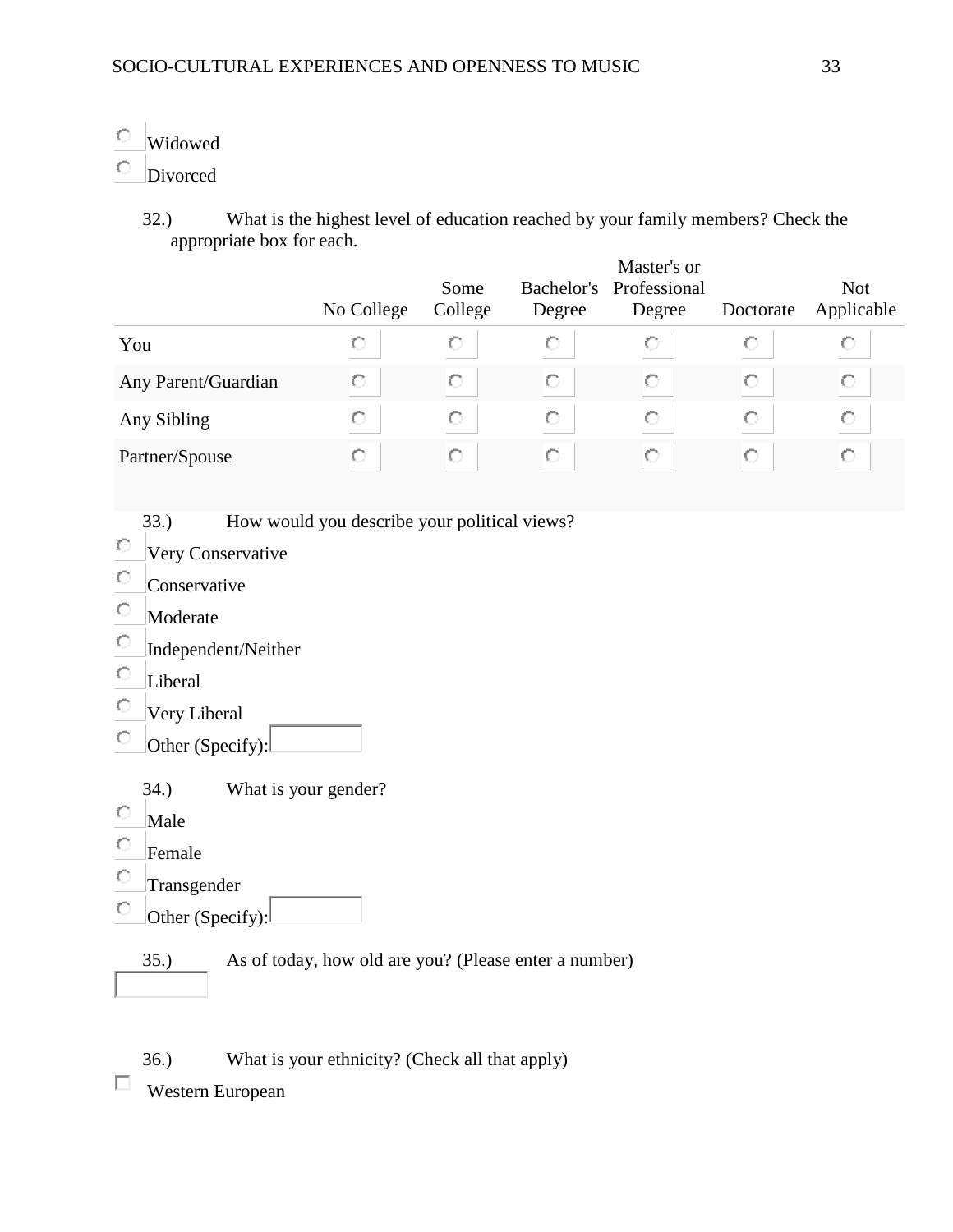- $\Box$  African American
- $\Box$  North African
- $\Box$  South African
- $\Box$  East African
- $\Box$  Central African
- West African
- American Indian or Alaskan Native
- East Asian (e.g., Chinese, Korean)
- $\Box$  South East Asian (e.g., Filipino, Vietnamese)
- $\Box$  South Asian (e.g., Indian)
- $\Box$  Arab
- $\Box$  Native Hawaiian or other Pacific Islander
- $\Box$  Mexican, Chicano
- $\Box$  Caribbean
- Latin American (e.g., Puerto Rican, Cuban)
- $\Box$  Other Spanish, Hispanic, Latino
	- 37.) What was the racial make-up of the school you spent the most time at?
- $\overline{C}$  I was the only one of my race/ethnicity
- $\circ$  A few of my race, mostly one other race
- $\circ$  A few of my race, a wide mix of other races
- Half of my race, half another race
- Half of my race, half a mix of other races
- Mostly my race, a few of another race
- $\circ$  Mostly my race, a few mix of other races
- $\overline{O}$  All of my race/ehtnicity
- $\overline{C}$  I did not attend school
	- 38.) What is the highest level of education you hope to attain?
- Undergraduate Degree
- Master's Degree
- Divinity Degree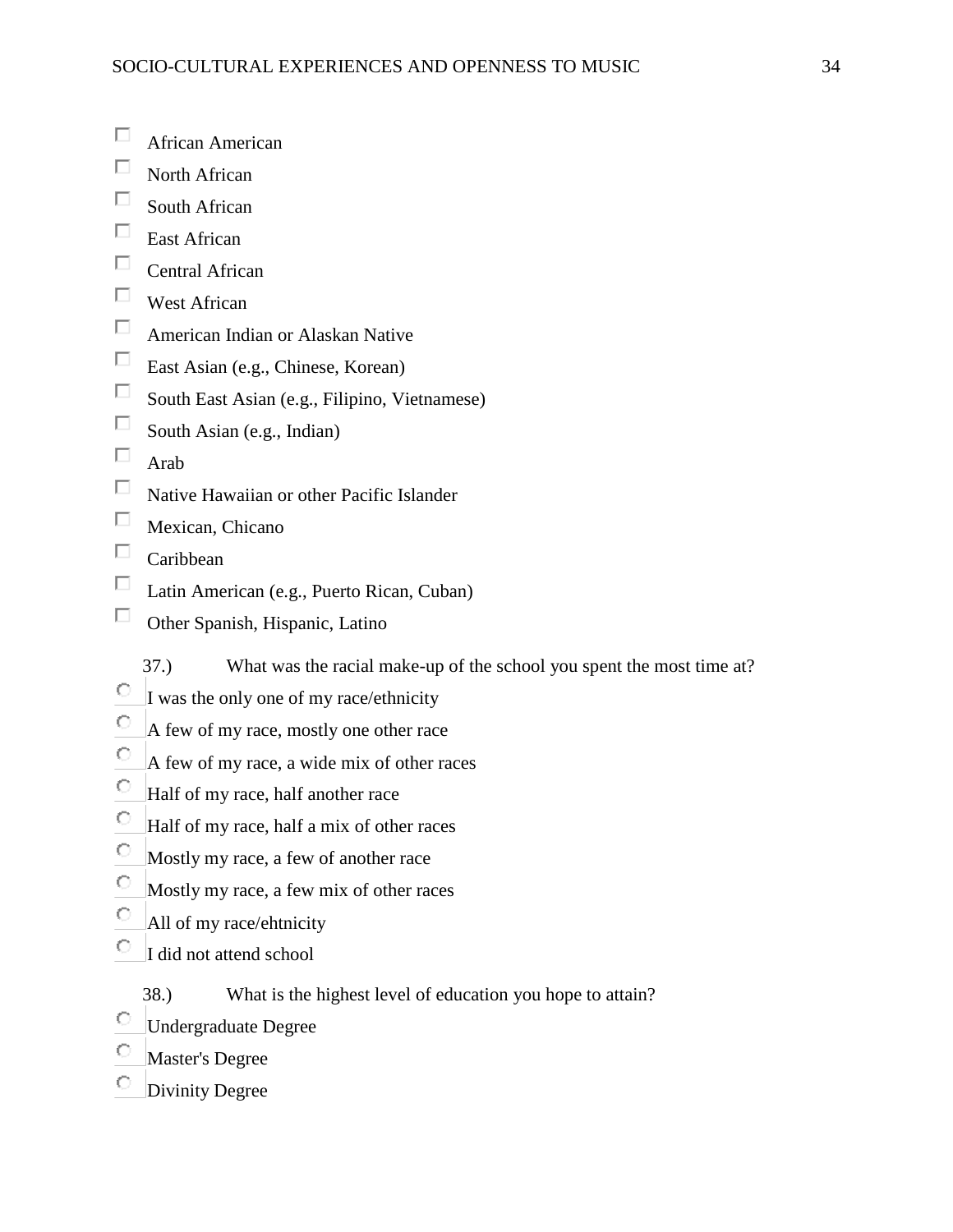- Law Degree
- Medical or related Degree
- Doctorate
- $\overline{\phantom{a}}$  I do not plan to attend college

39.) How many hours a week do you generally work in a paid employment position(s)? (Please enter a number)

- 40.) In which region did you spend the majority of your adolescence?
- U.S.- Northeast
- U.S.- Northwest
- U.S.- Mid-Atlantic
- U.S.- Midwest
- $\overline{C}$  U.S.- South
- $\begin{array}{ccc}\n\bullet & \text{U.S.-} & \text{Southeast} \\
\bullet & \text{II.S.- West}\n\end{array}$
- U.S.- West
- U.S.- Southwest
- $\circ$  Central Africa
- $C$  East Africa
- North Africa
- $\circ$  South Africa
- West Africa
- Central America
- $\frac{1}{\sqrt{1-\frac{1}{\sqrt{1-\frac{1}{\sqrt{1-\frac{1}{\sqrt{1-\frac{1}{\sqrt{1-\frac{1}{\sqrt{1-\frac{1}{\sqrt{1-\frac{1}{\sqrt{1-\frac{1}{\sqrt{1-\frac{1}{\sqrt{1-\frac{1}{\sqrt{1-\frac{1}{\sqrt{1-\frac{1}{\sqrt{1-\frac{1}{\sqrt{1-\frac{1}{\sqrt{1-\frac{1}{\sqrt{1-\frac{1}{\sqrt{1-\frac{1}{\sqrt{1-\frac{1}{\sqrt{1-\frac{1}{\sqrt{1-\frac{1}{\sqrt{1-\frac{1}{\sqrt{1-\frac{1}{\sqrt{1-\frac{1}{\sqrt{1-\frac{1$
- East Asia
- $\circ$  South Asia
- $\circ$  Southeast Asia
- Australia
- $\circ$  Canada
- $\circ$  Caribbean
- Eastern Europe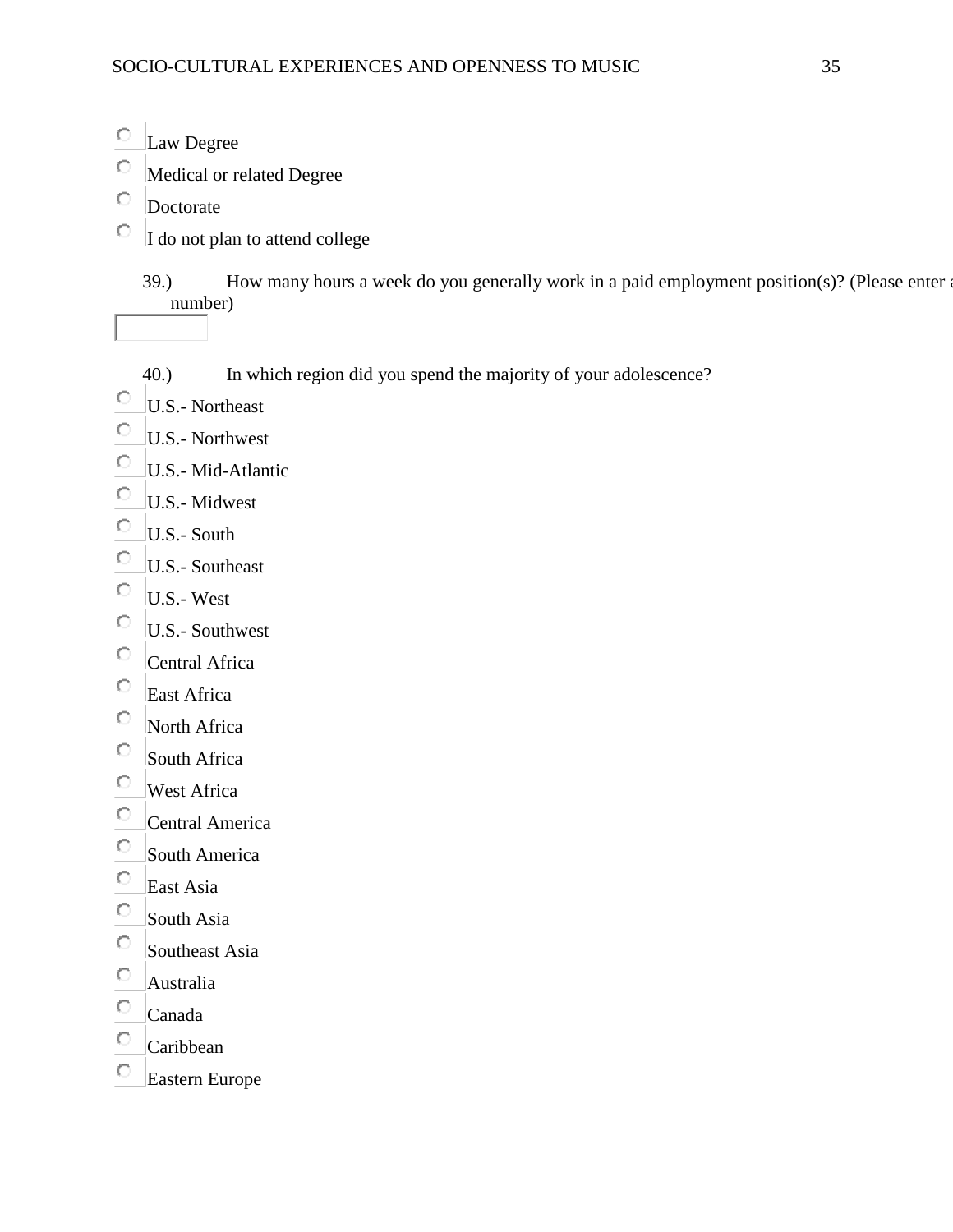| O | Northern Europe      |                                                                                           |
|---|----------------------|-------------------------------------------------------------------------------------------|
| О | Southern Europe      |                                                                                           |
| О | Middle East          |                                                                                           |
| О | Mexico               |                                                                                           |
|   | Pacific Islands      |                                                                                           |
| О | Russia               |                                                                                           |
| О | 41.)<br>Rural        | How would you best characterize the current city/town in which you live?                  |
| О | Urban<br>Suburban    |                                                                                           |
|   |                      |                                                                                           |
| ⊙ | 42.)<br>Poor         | In terms of your current country of residence, how would you classify your family income? |
| O | <b>Working Poor</b>  |                                                                                           |
| О | <b>Working Class</b> |                                                                                           |
| О | Middle Class         |                                                                                           |
| О | Wealthy              |                                                                                           |
| О |                      | Prefer not to answer                                                                      |
|   | 43.)                 | How many siblings do you have? (Please enter a number)                                    |
|   | 44.)                 | Do your parents/family own or rent their home?                                            |
| О | Own/Mortgage         |                                                                                           |
| О | Rent/Lease           |                                                                                           |
|   | Other                |                                                                                           |
| О | 45.)<br>$\rm No$     | Has your family ever taken a vacation?                                                    |
|   | Yes, once            |                                                                                           |
|   | Yes, occasionally    |                                                                                           |
| О | Yes, regularly       |                                                                                           |
|   | 46.)                 | Have you ever taken a family vacation abroad?                                             |